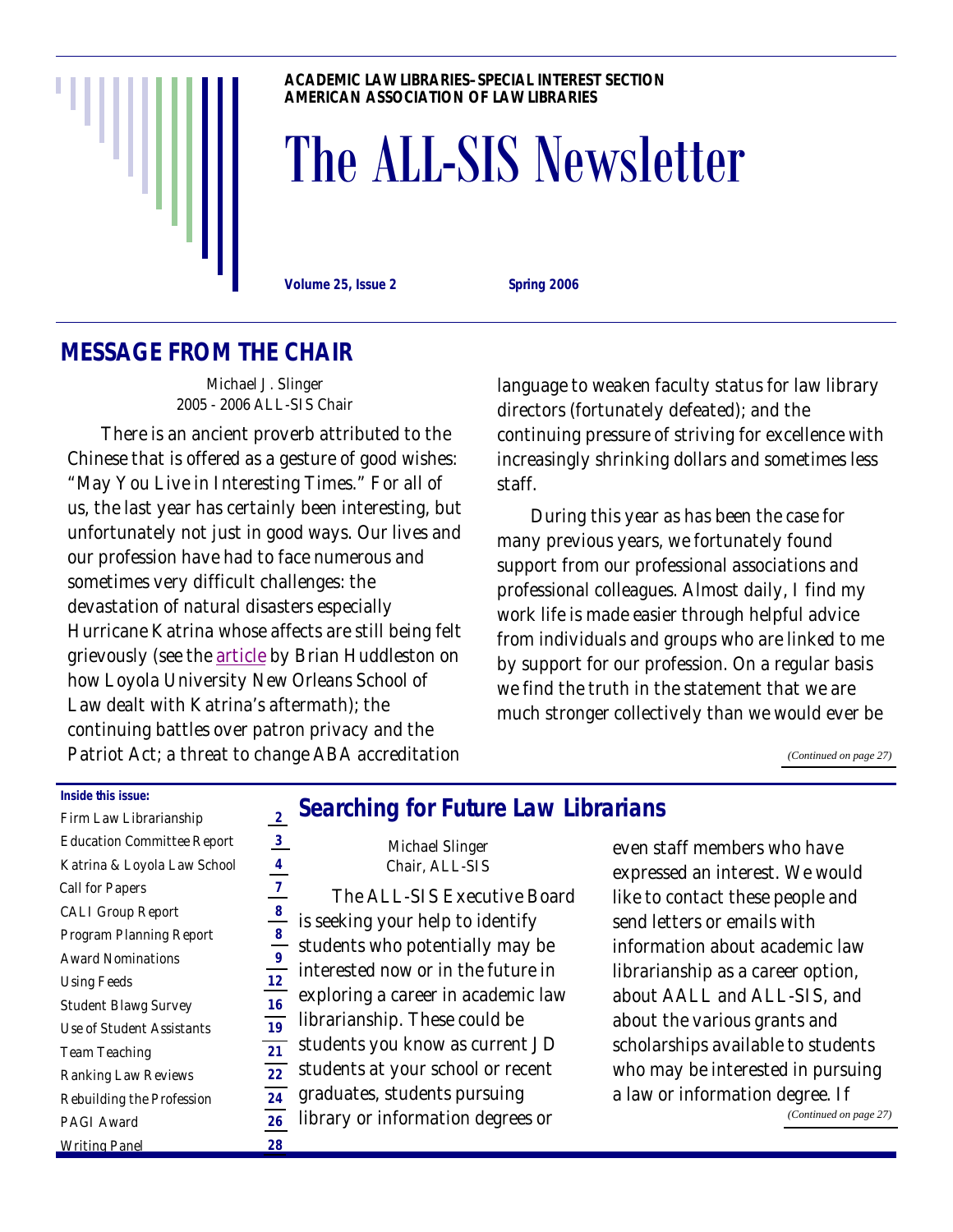# <span id="page-1-0"></span>**An Academic Law Librarian in a Law Firm World: The Myths and the Truths about Working in a Law Firm**

Jennifer S. Murray, Librarian Greenberg Traurig, Phoenix

 And the winner for the question that people most frequently asked me in 2005 is "How do you like being at a law firm?" It is not an easy question to answer. So I was thrilled when I was asked to write this article because I finally have an opportunity to give the question the answer it deserves. As I talked with people about law firm librarianship, I discovered many conceptions about law firms. Some are true; some are not. Here is what I have learned over the past year about these conceptions.

### *The pay is better.*

 It depends. This conception of law firm librarianship seems to come up a lot. Yes, there can be holiday bonuses. And, yes, the salary might be more than in academia. But this isn't always the case. It really depends on which law school and law firm you are comparing. Some law schools have better budgets than others and, as a result, can give larger salary increases. Some law firms have a bad year and can't give a salary increase. So, as I learned in law school, the safest answer is: it depends.

### *You don't have time to be involved in any professional activities.*

 Myth. I still have time. Actually, it's much easier to get involved in AALL as a law firm librarian. Let's face it. Academic law librarians outnumber any other type of law librarian in AALL by quite a bit. So I'm finding that the law librarian community really appreciates an active law firm librarian. While it is true I don't respond as quickly to emails and phone calls as I could when I was in academia, I do still respond. And it might take me a little while longer to get things done, but I still get them done. And if I have a deadline, I'll still meet it. I think that the lack of participation in AALL and

other extracurricular activities on the part of law firm librarians is due to a lack of incentive to endure the stress of those activities. Academic law librarians have the carrot of tenure to lure them to become active. Law firm librarians don't really have any carrot. They have to do it out of genuine interest and desire.

### *The hours are awful.*

 Truth. Lunch and wage and hour laws have gone the way of the Easter Bunny, Santa Claus, and the Tooth Fairy. I remember them fondly. And law firms don't have winter or spring breaks. But, with that said, my time is more my own. I have more freedom to structure my day as I want and decide how to use my time. So, for me personally, it's not a bad trade off.

### *Everything is a rush.*

 Truth. Attorneys usually want things yesterday. But, you know what? This isn't such a bad thing. If you only have a limited amount of time, you can only do so much; whereas, in academia, the focus on being exhaustive can take forever. I've become adept at what I like to call "shock and awe" research.

### *The bottom line is money.*

 Truth. There are two questions I automatically ask whenever I receive a research request. The first is "Is there a billing number?" The second is "What is the timeframe?" But, as the previous paragraph alludes, the timeframe is usually a rush. So the answer to the first question is the one I really care about. The concept of money and working for a business is where much of the law firm jargon comes into play. For example, my first week at the firm, someone mentioned biz/dev. Was this a new rap artist? No. I quickly learned that biz/dev is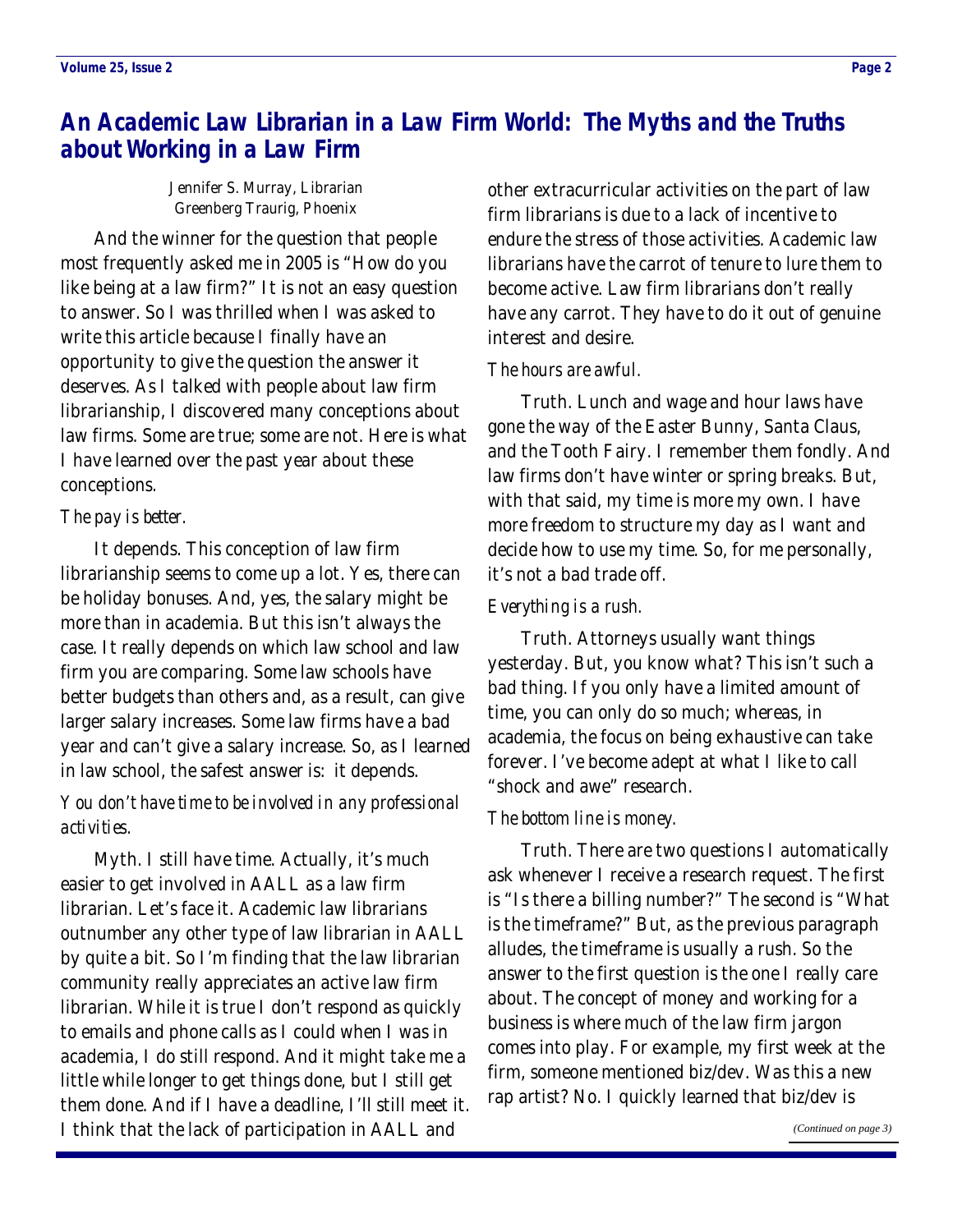### <span id="page-2-0"></span>**Firm Law Librarian, Cont'd**

short for business development. So began my introduction to a whole new world of jargon … law firm speak.

#### *Law firm librarians do a lot of legal research.*

 Myth. If I had time to do the math, I would estimate that 60 percent of my research is nonlegal. Over the past year, I have learned how to do research that I didn't even know was possible.

#### *Law firms do their research online.*

 Myth. While we do a lot of research online, there are still resources that law firms maintain in print. The reason for this is two-fold. First, some law firms cannot afford the cost of online subscriptions to various resources. Second, as we all know, there are just some functions of print research that cannot be replaced by an electronic version of the resource.

 So, this all begs the question though. How **do** I like being at a law firm? I like it quite a bit. I'm still learning so much and growing as a librarian. But this stems from the fact that after 4 years of being a reference librarian, I was ready for a change. I do one day hope to return to academia. I miss the students the most. I didn't realize how much I enjoyed being part of the learning process. For now, however, I have found a comfortable niche and am pleased with the growth I have been able to achieve with this change.

### **ALL-SIS Education Committee 2005 - 2006**

Debra Denslaw (Chair) Indiana University-Indianapolis

 One important outcome of AALL's September 2005 Education Summit is the revised charge to the ALL-SIS Education Committee. The new charge provides the Committee with clear objectives to assist members in identifying worthwhile educational opportunities in a variety of formats and in

addressing the needs and challenges of continuing professional development for academic law librarians.

 In meeting its new charge, the 11-member Education Committee will monitor and promote announcements about seminars, workshops and conferences of potential interest to academic law librarians. In part, the Education Committee will serve as an intermediary between members, asking ALL-SIS members to collaborate by notifying us of upcoming local, regional, national, international, web-based and recorded programs. The Committee also encourages members to provide reports and comments about programs (especially recurring events) they have attended. Additionally, through the year, the Committee will initiate and facilitate discussions on the many issues related to professional education.

 We will be monitoring notices from a variety of sources. Please contact any of the Committee members with ideas for programs we should promote, a report or evaluation of a program you have attended, or ideas for discussion topics.

#### **Members**

Ajaye Bloomstone, Louisiana State University Christine Ciambella, George Mason University Anne Cottongim, Wayne State University Debra Denslaw (Chair), Indiana University-Indianapolis David Fetrow, Ohio Northern University Sarah Hooke Lee, Northeastern University Barbara Morgan, University of Massachusetts Maryellen O'Brien, University of Florida Merle Slyhoff, University of Pennsylvania Sally Wambold (Vice-Chair), University of Richmond

Julia Wentz, Loyola University of Chicago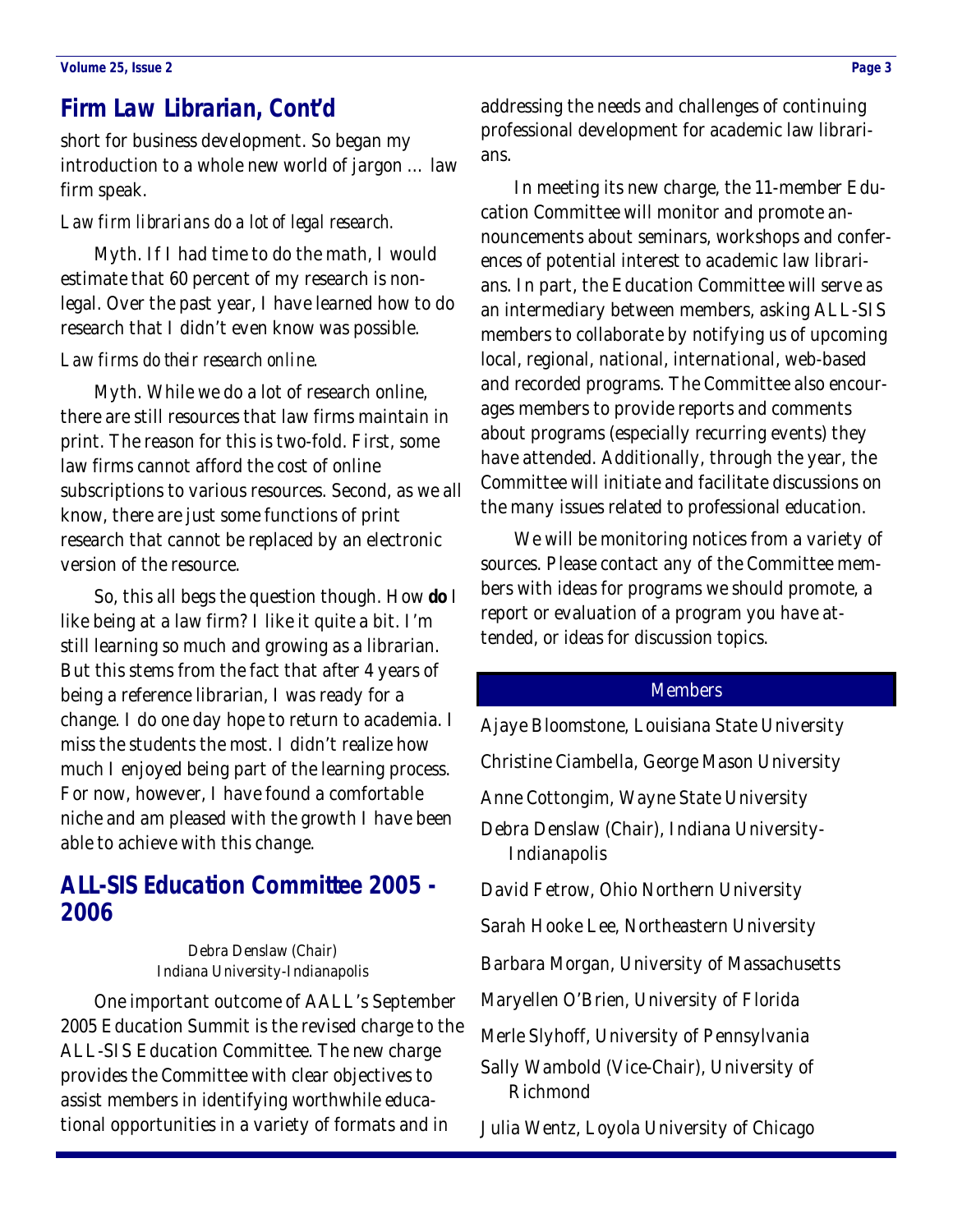## <span id="page-3-0"></span>**When Job Descriptions Matter Least: Lessons Learned from Hurricane Katrina and Loyola's Semester in Exile**

Brian Huddleston, Senior Reference Librarian Loyola University New Orleans School of Law

 Law librarianship is a profession where the unpredictability of our daily routines is something than most of us enjoy and appreciate. Despite this, I used to worry that I was getting bored by the routine that played itself out at the start of each school year: every fall, we get a new crop of 1L students, we participate in orientation, give library tours, help with their research and writing homework, etc., etc. But fall 2005 would make me appreciate such "boring" routines in a way I never could have imagined and it was more unpredictable that I could have ever wanted.

 The fall semester classes for Loyola University New Orleans School of Law started on Monday, August 22nd. By the next weekend, Hurricane Katrina was threatening the Louisiana coast and both the city and the university put their evacuation plans into effect. On Saturday the law library closed early and university and law school classes were canceled for Monday and Tuesday, with the reopening and resumption of classes tentatively scheduled for Wednesday, August 31st.

 Like previous hurricane evacuations, most people in New Orleans thought it was a case of "better safe than sorry," and most of us packed only two or three days' worth of clothes and supplies. Even when Katrina made landfall Monday, after shifting east of New Orleans and devastating the Mississippi Gulf Coast, we thought we had once again missed the worst of the proverbial "big one." But then, like the rest of the country, we watched the news broadcasts of the water rising from the breeched levies and knew we wouldn't be home soon.

 The School of Law started the fall with a total of 818 students in two curriculums - common law

and civil law - and a day and evening division (the evening division only provides the civil law curriculum). Like most schools of our caliber, we are very tuition-dependent and not able to endure an extreme drop in our revenue stream. Canceling the fall semester with no contingency plan for our students would be disastrous.

 Within days of Katrina, the AALS and ABA worked out an agreement with the two New Orleans law schools and schools throughout the country that enabled most of our upper level students to take courses elsewhere for the semester with the understanding that they would return home in the Spring. But only a few schools agreed to take in some of our first year students. Even if most of them deferred and returned in fall 2006, our financial profile would be devastated and there was no realistic way to double our incoming class next year to make up for the financial shortfall that would result. In that scenario, the budget cuts would likely be extreme: even tenure would not save the junior faculty if we had to downsize to a dramatic extent and the law library's budget would have been similarly eviscerated. But unknown to most of us, events were in motion that would prevent this dire scenario from playing out.

 The University of Houston Law Center had experienced its own hurricane in 2001. Serious flooding forced them to relocate much of their summer program that year to other facilities throughout the university and the city. Watching the news of Hurricane Katrina, they quickly decided to do what they could for either of the displaced law schools in New Orleans. Luckily, several of the administrators from Loyola School of Law, including the Dean, had evacuated to Houston and the Law Center staff got in touch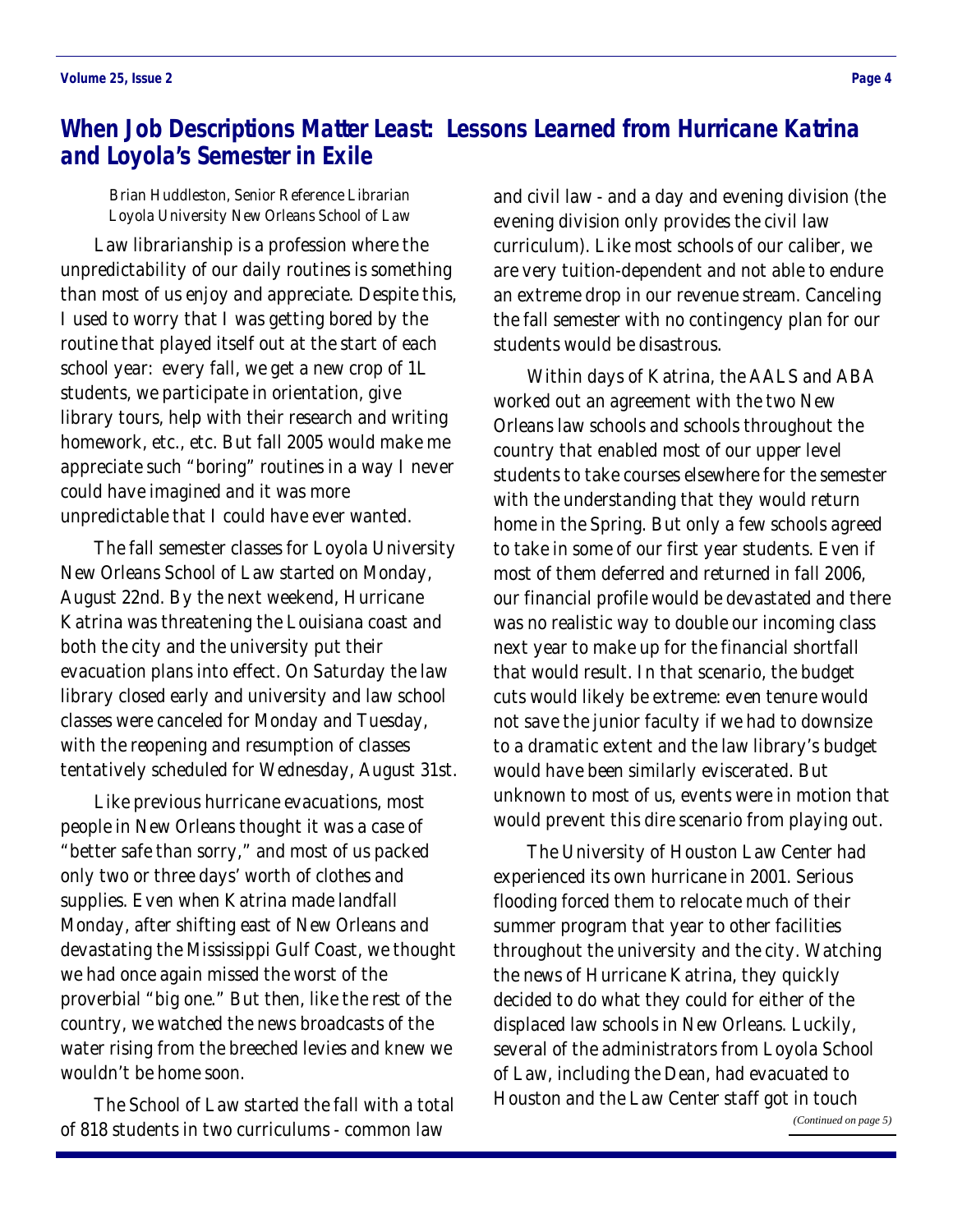### <span id="page-4-0"></span>**When Job Descriptions Matter Least, Cont'd**

with them to discuss several possible plans. It was eventually decided that the best option was for Loyola to set up a "satellite" program at the University of Houston Law Center for the fall semester. Our faculty would teach a full roster of courses for our first year students, including both the common law and civil law curriculums. The classes would be scheduled around the Law Center's own courses and the semester would be compressed into eleven weeks, from October 3rd to December 17th, with exams back in New Orleans in January (the Spring 2006 semester was pushed back accordingly). As it turned out, in addition to the first year courses, we were able to offer a fair number of required upper level courses and electives. (We would eventually have about 310 students in our Houston program, roughly 180 first year students and 130 upper level students.)

 While all this was happening, my wife and I had evacuated to a friend's house in North Carolina (along with our traveling menagerie of four cats and a dog). Loyola's e-mail and web servers were down and so I re-subscribed to the law-lib listserv from a personal e-mail account. That is how I learned of the slowly-forming plans in Houston.

 Watching the news for countless hours was grating, and so, needing to do something to try and help, I started scouring on-line message boards and news forums for word of co-workers and students. I also posted my own messages to help spread the word about the Houston program. I also started a roster of our displaced students with their non-Loyola e-mail addresses and other contact information. A faculty member set up a temporary web page and we set up Google Groups for our displaced faculty and students to facilitate easy e-mail distribution. This is how we slowly started to aggregate and pass on information to

the Loyola School of Law community in the first days and weeks of the New Orleans diaspora.

 I didn't know what I could do to help in Houston, but I knew I could do something. Even if it was just answering phones and making copies, another set of hands would be useful. My wife has relatives in Houston who could help us find a place to live, so I was perhaps the one reference librarian most able to relocate there and help out. (Our library director, P. Michael Whipple, teaches a section of Torts each fall and also eventually made it to Houston to teach.)

 Just as Loyola was extremely lucky to have the opportunity to relocate our semester to Houston, I, personally, was very lucky to have the supportive staff at the O'Quinn Law Library ready to accommodate any librarians who showed up. Director Spencer Simons and his staff were preparing to accommodate several librarians before I even knew I could come to Houston and I had an office and a computer waiting for me when I got there. But it turned out that I would be doing very little traditional librarian work.

 The immediate task I took up was to coordinate the textbook orders. All the major legal publishers had agreed to donate books that students had lost or had not evacuated with. A few faculty had already made arrangements to get books for the students in the courses they would teach, but the publishers wanted to deal with a single person instead of the twenty-five faculty who eventually taught at Houston. There was only one problem: we didn't know how many students we were going to have, let alone what classes they would take.

 Yes, we had a ballpark estimate of how many first year students were going to be in Houston, but an increasing number of upperclassmen also *[\(Continued on page 6\)](#page-5-0)*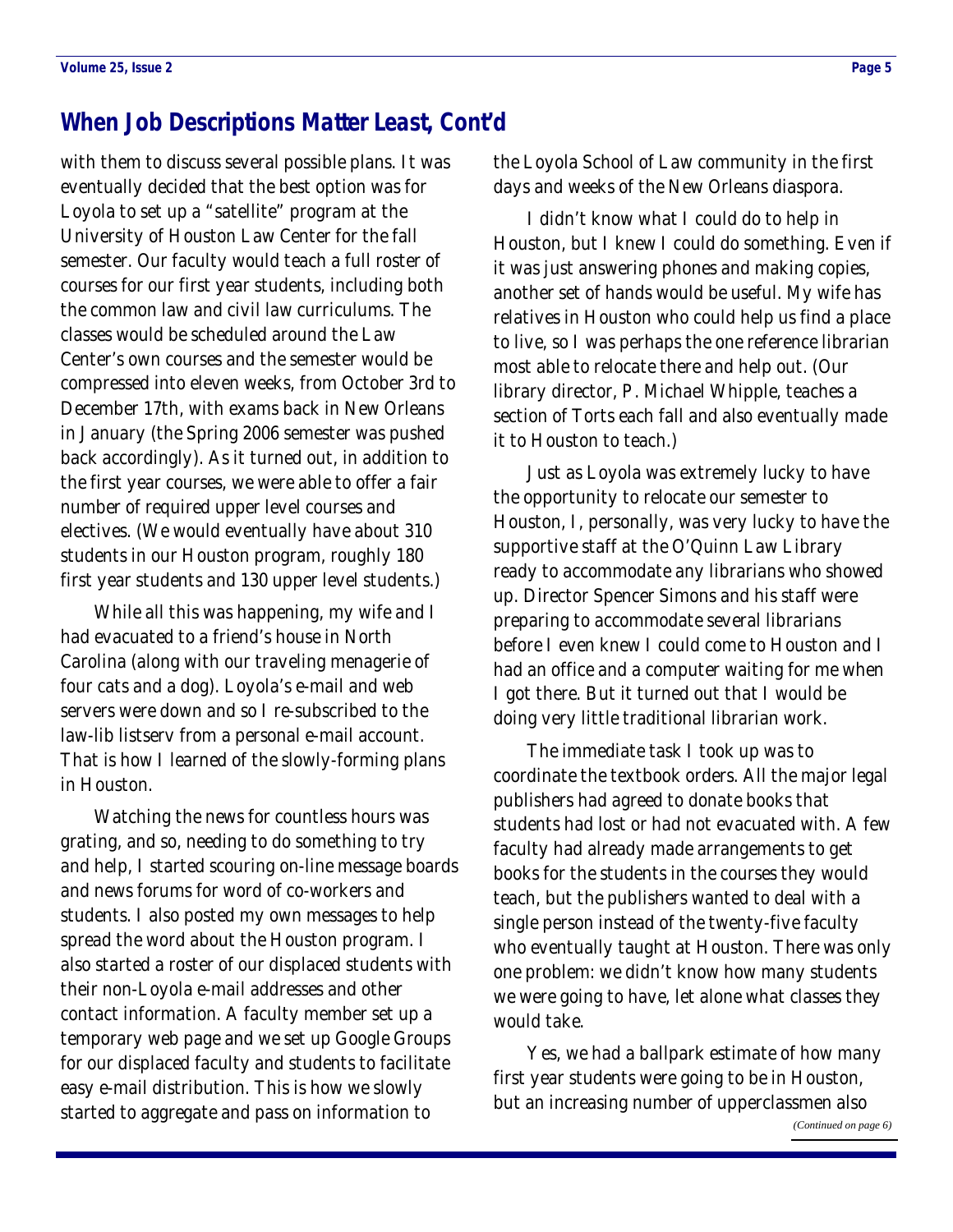### <span id="page-5-0"></span>**When Job Descriptions Matter Least, Cont'd**

started to indicate their interest in taking classes from our own professors. We hadn't thought early enough to try to survey the students coming to Houston about whether they were in our Civil Law or Common Law program, or, for the upperclassmen, what classes they wanted to take and the first we heard from some students would be upon their arrival in Houston literally on the morning that their classes began. We didn't even have a formal registration process in place. The plan was for students to show up and sign their class rolls, and then we would get the records straight later. So to estimate the quantity of textbooks needed, I adopted the technique that I had heard our mayor use when asked a similarly un-knowable post-Katrina question: the "SWAG" method - Scientific Wild-Ass Guess.

 Though the companies were very accommodating, I tried to be conservative in the quantities of books I ordered. It turned out I underestimated how many students - particularly the first year students - had indeed evacuated with their books and I would end up shipping back a fair quantity of some titles. But some books for other classes required multiple re-orders, as we had seriously underestimated how many students would take the upper level courses. In the end, the three big publishers - Thomson/West, LexisNexis, and Aspen - collectively donated over 3800 books with a total list price of over \$180,000.

 Besides ordering textbooks, I performed a lot of other miscellaneous tasks. For example, none of the faculty secretaries had evacuated to Houston. Some professors were in e-mail contact with their secretaries and got help that way, but I picked up some of the slack and did some purely administrative support functions, such as coordinating with the Law Center's in-house print shop and uploading syllabi to course web pages.

(Luckily the university's servers for e-mail, the web site, and Blackboard course pages were up and running by the time we started classes in Houston on October 3rd.) And though I'm not an information technology person, I assisted with the IT stuff anyway. The Law Center's tech staff went beyond the extra mile, but as a somewhat familiar face (though the 1Ls barely knew me or anyone from Loyola), I helped the occasional student get set up on the Law Center's wireless network, and also coordinated with the Houston staff on enabling our students to print. We were lucky to have some of our Westlaw and Lexis student representatives among the evacuees to Houston, and between them and the O'Quinn law library's staff, our accounts had been shifted over to Houston and the stand-alone printers were soon up and running for our students and faculty. But having had only a week of classes in New Orleans, the 1L students still hadn't received their Westlaw and Lexis IDs and that was one task that ended up taking up a good bit of my time.

 I called this article "When Job Descriptions Matter Least" because it struck me early on that I would normally never be doing much of the stuff I did in Houston. I think most librarians don't consider themselves bound by the typically vague paragraphs of text contained in a job advertisement or in a human resources manual. But the biggest lesson that I learned from Loyola's semester in exile is that perhaps we should all take some time to consider the unanticipated and think about how we can prepare for situations where we might have to work way beyond the scope of our typical work duties. Such planning has applications besides preparing for possible disasters. Not to be morbid, but this is often considered what I call "bus accident" contingencies: what if any random member of your *[\(Continued on page 7\)](#page-6-0)*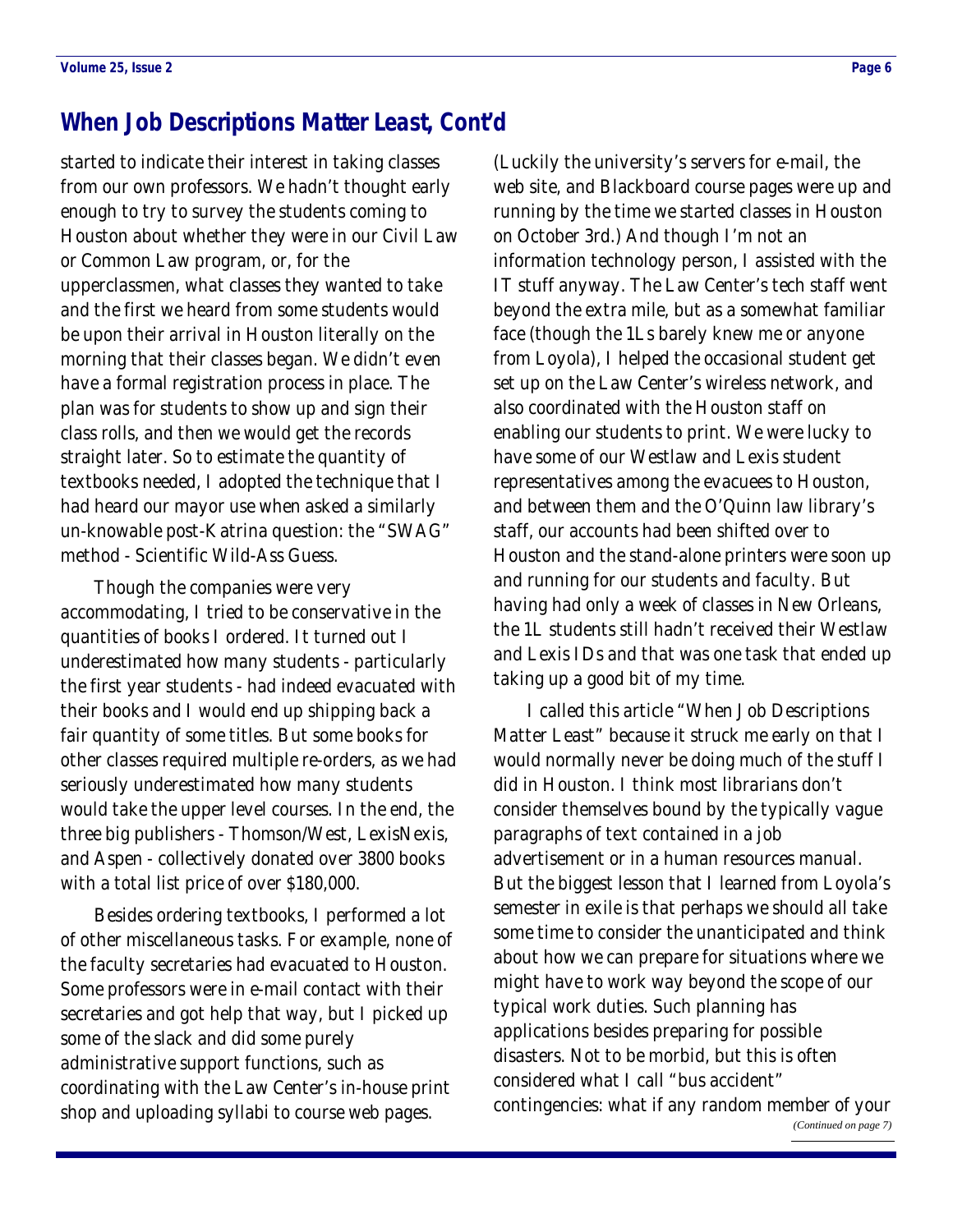### <span id="page-6-0"></span>**When Job Descriptions Matter Least, Cont'd**

someone step in and do their job with a minimum of adjustment and transition?

 One principle of military organization is that everyone should be able to perform the job of the person above you in the chain of command, and ideally have at least an idea of what happens at one or even two levels beyond that. Of course, this presupposes that those higher up have moved through the lower ranks and most libraries don't have as strict a rank hierarchy and promotion scheme as the military services. But we should all have an idea of what the folks below us, above us, and in parallel departments, do.

 As a relatively minor example, I don't know what our account numbers are with different publishers, but it would be good to at least have that information handy when the tech services people aren't around and I need to talk to a customer service representative. Similarly, our tech services people should at least know what Westlaw and Lexis are, and understand how we distribute individual accounts for these services to all our students and faculty.

 These aren't unique managerial insights by any measure, and I'm not saying anything that hasn't be considered or written about numerous times already. But now we at Loyola have seen first hand how unanticipated circumstances can throw both the library and the law school into unknown territories and hopefully other institutions can benefit from our experience by collectively brainstorming about how they might prepare to adapt to similar, yet unpredictable, contingencies and situations.

*Editor's Note*: I asked Brian for an update on the situation as I was finalizing this issue. He said "we're back in New Orleans, exams from the Houston program are wrapping up this week and

library staff got run over by a bus tomorrow - could our pushed-back Spring semester starts on Monday. The swath of the city closest to the river - where both the university and our house are - are pretty much returned to normal, but the rest of the city is still largely a wasteland and long-term prospects are still a big unknown. So we refer to this part of New Orleans as either "the sliver along the river" or "the isle of denial." The law school is expecting just over 80% of our students to be back next week, which is a good bit better than early predictions."

### **The Call for Papers Has Begun!**

Patty Wellinger, Westminster Law Library University of Denver College of Law

 Have you been thinking of writing an article of interest to law librarians? Maybe you just need a push to get started? Whether for fame or fortune, this is your chance to enter the AALL/LexisNexis™ Call for Papers Competition.

 The AALL/LexisNexis Call for Papers Committee is soliciting articles in three categories:

- **Open Division** for AALL members and law librarians with five or more years of professional experience.
- **New Members Division** for recent graduates and AALL members who have been in the profession for less than five years.
	- **Student Division** for students in library, information management or law school. (Students need not be members of AALL.)

 The winner in each division receives \$750 generously donated by LexisNexis, plus the opportunity to present his or her paper at a special program during the AALL Annual Meeting in St. Louis. Winning papers will also be considered for publication in the Association's prestigious Law Library Journal.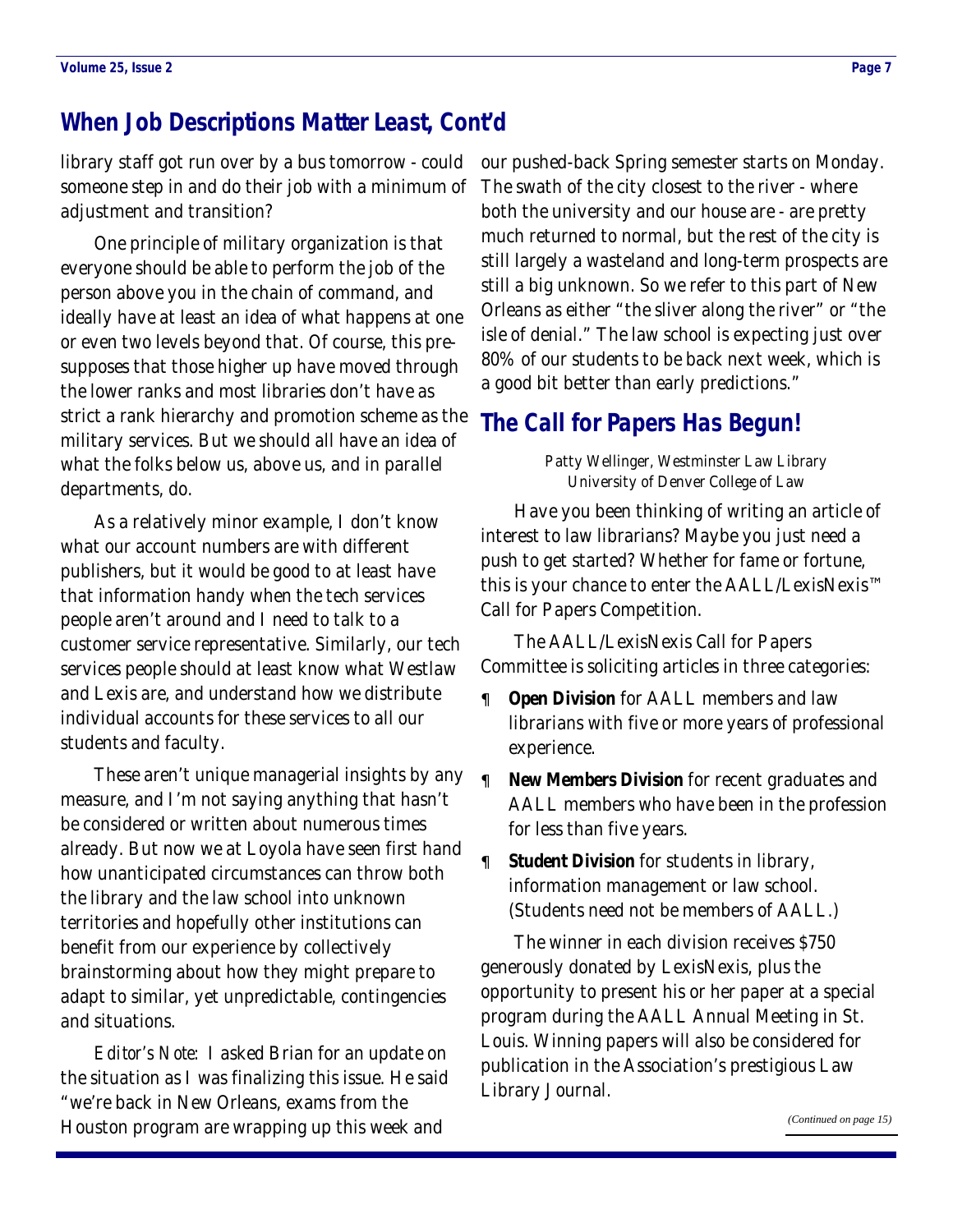# <span id="page-7-0"></span>**ALL-SIS CALI Legal Research Authoring Group**

Sara Kelley, Reference Librarian Georgetown University Law Library

 ALL-SIS has a committee whose goal is to encourage librarians to author CALI lessons on legal research topics: the ALL-SIS CALI Authoring Group. The committee works with CALI to solicit and review proposals for and drafts of CALI legal research lessons. I am the committee chair; other members are Pat Fox, Nancy Johnson, Kit Kreilick, and Kris Niedringhaus.

 CALI recently redesigned its web site to include daily and weekly "Top 25" lesson lists on a page called "CALI Zeitgeist," [www2.cali.org/index.php?](http://www2.cali.org/index.php?fuseaction=lessons.zeitgeist) [fuseaction=lessons.zeitgeist](http://www2.cali.org/index.php?fuseaction=lessons.zeitgeist). According to this new feature, 7 of the top 25 lessons run by 2Ls and 3Ls on 1/17/2006 were legal research lessons.

 There are currently 35 legal research lessons available at [www2.cali.org/index.php?](http://www2.cali.org/index.php?fuseaction=lessons.subjectlist&cat=LR) [fuseaction=lessons.subjectlist&cat=LR](http://www2.cali.org/index.php?fuseaction=lessons.subjectlist&cat=LR). Eight of those lessons were completed over the last year. There are also 17 new lessons in progress. We encourage you to write a CALI lesson and to use existing lessons in your teaching and reference work. The committee and the authors welcome feedback on CALI's legal research lessons. See [www2.cali.org/index.php?](http://www2.cali.org/index.php?fuseaction=lessons.gridlist&categoryid=24&categoryname=Legal%20Writing%20&%20Research)

[fuseaction=lessons.gridlist&categoryid=24&categoryna](http://www2.cali.org/index.php?fuseaction=lessons.gridlist&categoryid=24&categoryname=Legal%20Writing%20&%20Research) [me=Legal%20Writing%20&%20Research](http://www2.cali.org/index.php?fuseaction=lessons.gridlist&categoryid=24&categoryname=Legal%20Writing%20&%20Research) for a list of completed and suggested lesson topics, and [www2.cali.org/index.php?](http://www2.cali.org/index.php?fuseaction=static.lrcap#progress)

[fuseaction=static.lrcap#progress](http://www2.cali.org/index.php?fuseaction=static.lrcap#progress) for a list of proposal deadlines and lessons that are currently in progress. The next deadline for submitting a lesson proposal is March 6, 2006, but additional rounds close about every two months.

Please contact Deb Quentel ([dquentel@cali.org](mailto:dquentel@cali.org)) or any member of the committee for additional information.

# **Program Planning Committee Report**

Lee Peoples Chair, Program Planning Committee

 Program Planning Committee members Lee Peoples (Chair), April Schwartz (Vice-Chair), Paddy Satzer, Eric Young, Kira Zaporski, Ajaye Bloomstone (Sub-Committee Chair), and Ruth Levor worked diligently under tight deadlines to compile and rank programs for the 2006 AALL Annual Meeting. In October we received excellent news from the Annual Meeting Program Planning Committee (AMPC). They accepted 10 out of the 25 programs sponsored or co-sponsored by ALL-SIS for the 2006 meeting. Those programs are:

- **A-1** Exploring Uncharted Territory: The Culture and Context of the University
- **D-5** Up and Down the Career Ladder: Finding the Right Rung for You
- **E-2** Teaching Online Legal Research to Law Students: What Do Students Really Need to Know When They Arrive at a Law Firm? (co-sponsored by RIPS)
- **E-3** Invasion of the Podcast People Podcasting for the Law Library (sponsored by SC-SIS and co-sponsored by ALL-SIS)
- **F-6** Pioneering Global Health Law: Pandemics, Trends, and Research Strategies (sponsored by FCIL-SIS and co-sponsored by ALL-SIS)
- **G-6** Forging Connections with Library Friends Groups (sponsored by SIS-LHRB and co-sponsored by ALL-SIS)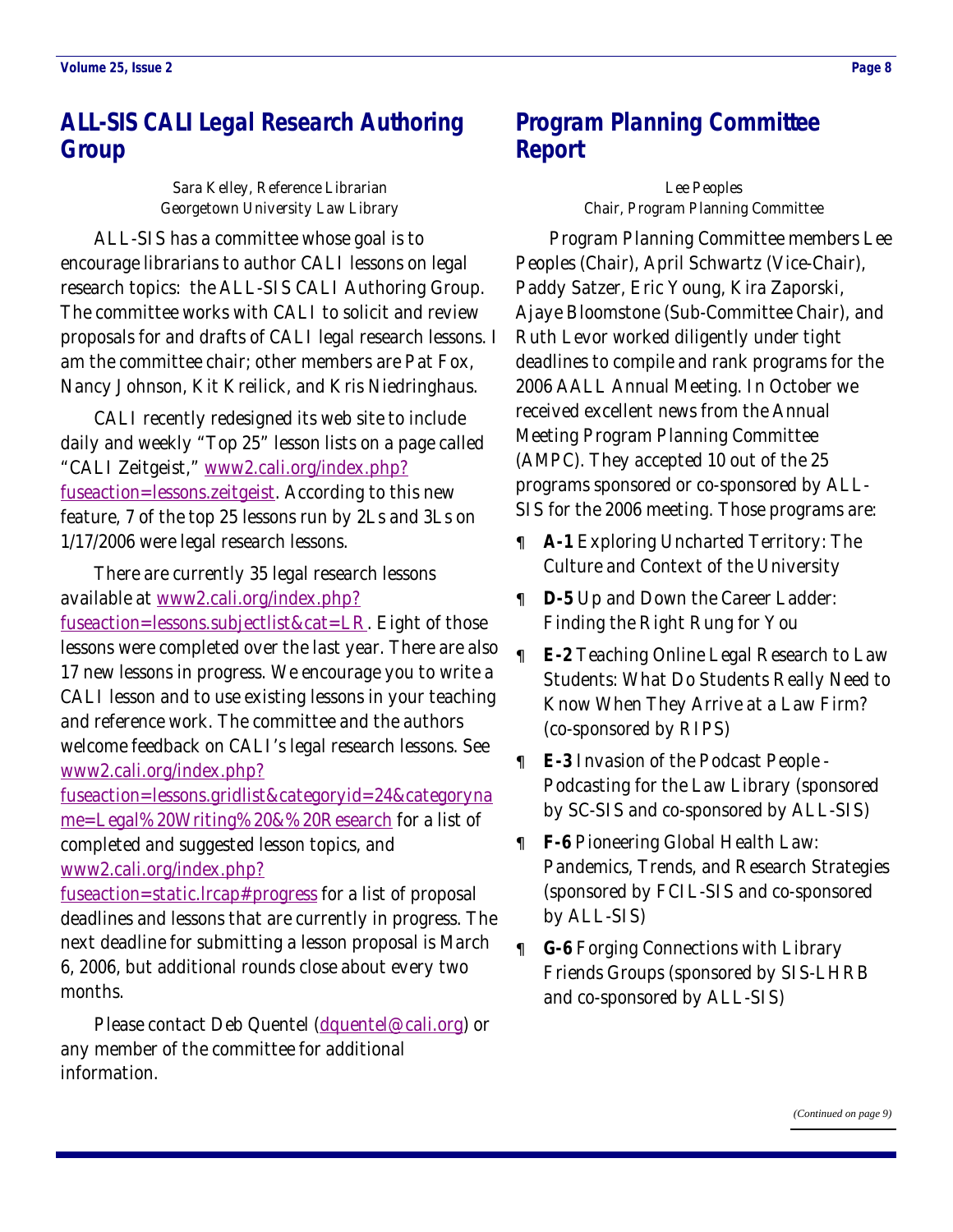# <span id="page-8-0"></span>**Planning Report, cont'd**

- **H-5** Managing Beyond the Library: Successful Management of IT Departments for Law Librarians (co-sponsored by CS-SIS)
- **J-5** Counting Electronic Resources Should We Count and If So, What?
- **J-6** And You Thought Gadgets Were Only For the Kitchen: Part III: The Return!
- **W-1** Oh What a Tangled Web: Advanced Web Searching and Teaching (off site workshop)

 The Committee, working with the ALL-SIS Board, will be offering the following two programs along side regularly scheduled AMPC programs:

- *What Public Services Should Know About Tech Services and Vice Versa*
- *Harnessing Digital Video Technology*

 The high quality and high number of programs submitted for ALL-SIS sponsorship and the hard work of Committee members contributed to the acceptance of so many programs. Watch the next newsletter for more information about these programs and the 2006- 2007 program selection process.

# **ALL-SIS Seeks Nominations for Annual Awards**

Ed Edmonds, Director of the Schoenecker Law Library and Professor of Law, University of St. Thomas

 The ALL-SIS Awards Committee ( Rhea Ballard-Thrower, Ed Edmonds, and John D. Edwards ) is now accepting nominations for the following three awards and one grant:

• The Frederick Charles Hicks Award for Outstanding Contributions to Academic Law Librarianship

- The ALL-SIS Outstanding Article Award
- The ALL-SIS Outstanding Service Award
- The ALL-SIS CONELL Grant

**The application deadline for all awards is March 31, 2006.**

 We also anticipate several special grants will be created for attendance at the annual AALL meeting. Details will be available in the near future.

**The Frederick Charles Hicks Award for Outstanding Contributions to Academic Law Librarianship** recognizes an individual or group which has made outstanding contributions to academic law librarianship through continued efforts to improve law librarianship. The award, presented by the Academic Law Libraries Special Interest Section (ALL-SIS) of the American Association of Law Libraries, is named in honor of Frederick Charles Hicks, the first great American law librarian/scholar who was also the first academic law librarian to serve as president of AALL. Past recipients have included Penny Hazelton, Frank Houdek, Dick Danner, Bob Berring, Tim Coggins, and Barbara Bintliff.

### **Criteria:**

 A nominee can be an individual or a group, and should exhibit extended and sustained contributions in one or more of the following areas:

- History of contributions to the field of law librarianship through research, publications and other activities displaying an active participation in the advancement of academic law librarianship;
- Achievement in a particular area of academic law librarianship;
- Service to AALL;
- Service to the ALL-SIS

### **Submission Procedure:**

Individuals may nominate themselves or others.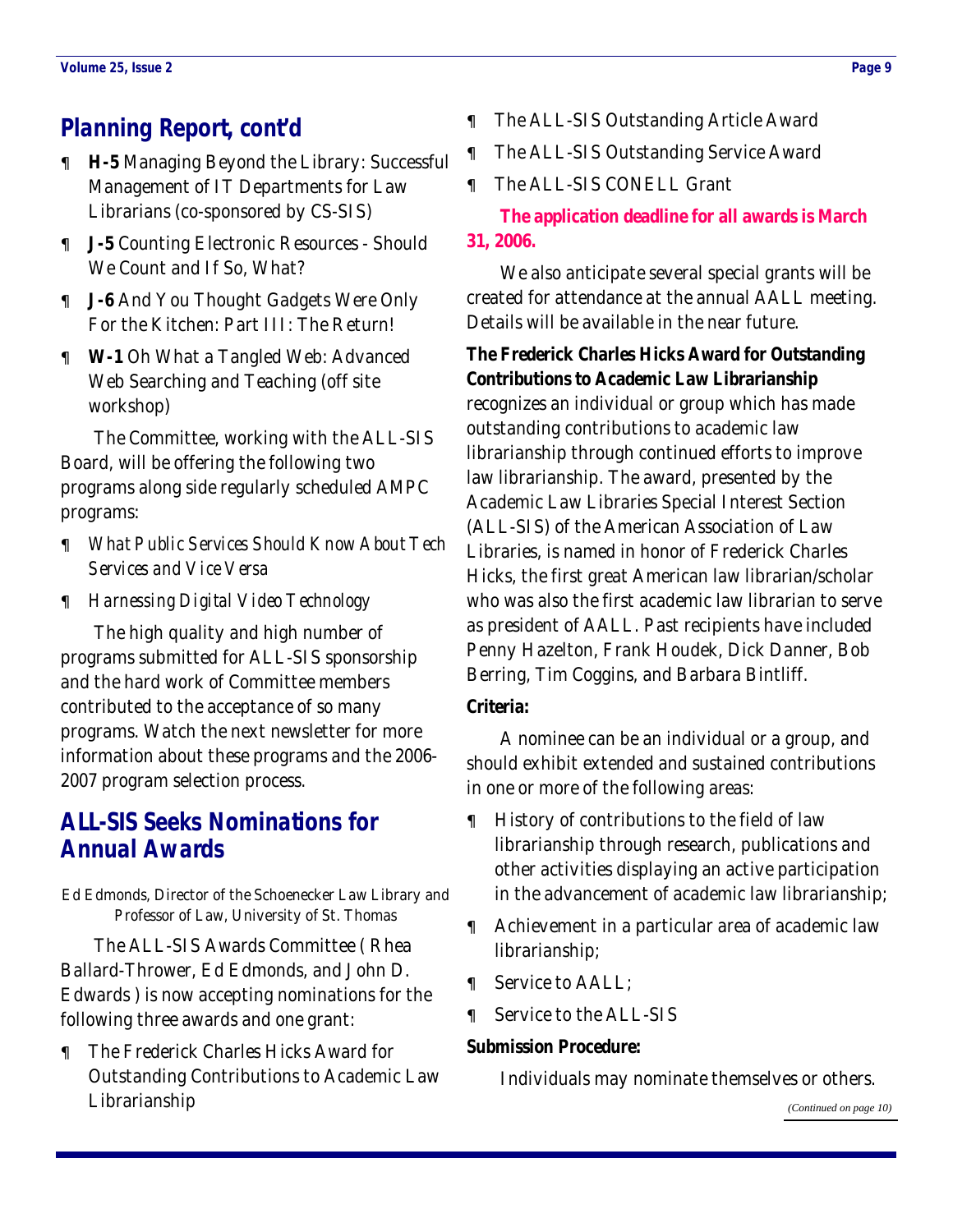# <span id="page-9-0"></span>**Award Nominations, Cont'd**

Preference will be given to members of the ALL-SIS.

Nominations must include:

- A letter of nomination, including the candidate's full name, title, and institution name and address. If the candidate is retired, include name, home address, and most recent former employer;
- A narrative supporting the nomination, to include a discussion of the candidate's contributions to academic law librarianship;
- The name, e-mail and phone number of the nominating party.

 Nomination materials may be sent electronically or in paper (5 copies) to the ALL-SIS Awards Committee Chair.

 The award will be presented annually at the discretion of the Awards Committee.

**Deadline:** All nominations must be received by March 31, 2006.

**The ALL-SIS Outstanding Article Award** honors section members for contributions to the enhancement of academic law librarianship through publishing. Articles published in any format in any publication other than *Law Library Journal* and *AALL Spectrum* (articles from those publications are eligible for AALL Article of the Year awards) during the year prior to the award qualify for consideration. Any aspect of academic law librarianship may be addressed. A plaque will be presented to the author or authors of the winning articles. The 2005 award recipient was Nancy M. Babb for *Cataloging Spirits and the Spirit of Cataloging*, 40 Cataloging & Classification Quarterly 89 (no. 2, 2005). The names of other

previous award winners can be found at [www.aallnet.org/sis/allsis/awards/](http://www.aallnet.org/sis/allsis/awards/articleaward.html) [articleaward.html](http://www.aallnet.org/sis/allsis/awards/articleaward.html).

### **Criteria:**

- Article must be authored by an ALL-SIS member. For co-authored articles, at least one author must be a member of ALL-SIS.
- Nominated articles for each year's award must have been published in the previous calendar year, i.e. 2005.
- Articles will be evaluated on:
	- Relevance of topic to some aspect of academic law librarianship, including but not limited to public services, technical services, legal research or teaching;
	- Quality of writing;
	- Effectiveness of communication technique.
- Articles may have appeared in any publication (paper or electronic) including AALL publications (except Law Library Journal or AALL Spectrum), chapter newsletters, non-AALL publications, or in-house publications.
- When appropriate, awards will be presented for excellence in writing in different areas of academic law librarianship, such as technical services, public services, or administration.

 Awards will not be presented in a given year if the Committee does not feel submissions meet the award criteria.

#### **Submission Procedure:**

• Articles for consideration may be sent electronically or in paper (5 copies) to the ALL-SIS Awards Committee Chair.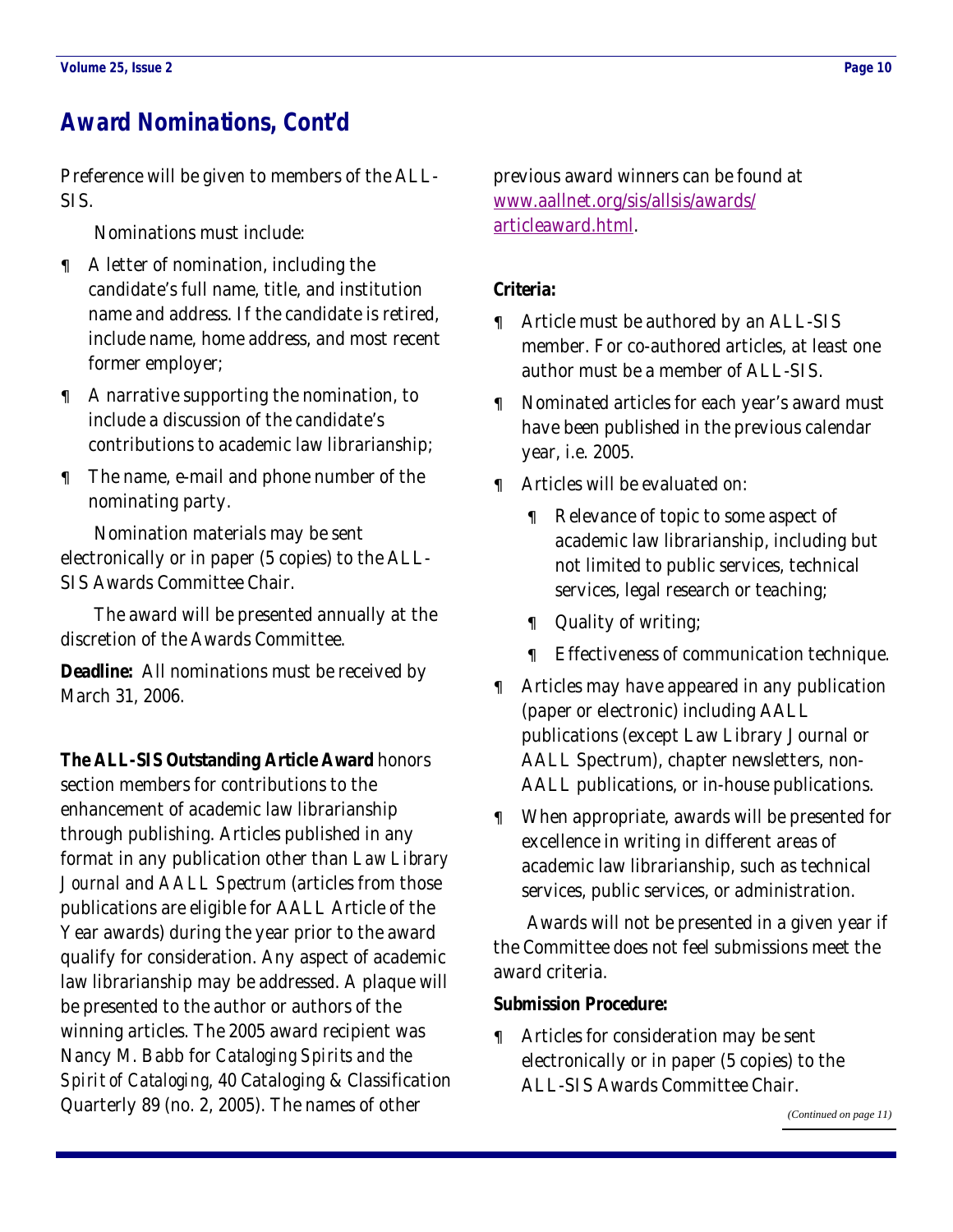# <span id="page-10-0"></span>**Award Nominations, Cont'd**

• Articles may be submitted for consideration by any AALL member, including the authors.

**Deadline:** All nominations/submissions must be received by March 31, 2006.

**The ALL-SIS Outstanding Service Award** honors an ALL-SIS member who has made outstanding contributions to the SIS in areas of section activity and in professional service.

### **Criteria:**

 The following criteria will be considered in reviewing nominations for this award. Nominees may excel in one or more of the following areas:

- Outstanding leadership in the Section, at meetings, and in committee work.
- Special and notable service to the Section, such as participation in special projects.
- Participation in Section educational programs and public speaking activities.
- Mentoring activities which encourage others in the section.
- Activities which encourage others to join the Section.

 The above list is not intended to be an exhaustive list of criteria. Individuals whose contributions to the Section take other forms may also be nominated.

#### **Submission Procedure:**

 Individuals may nominate themselves or others. Nominees must be a member of the ALL-SIS, active or retired. Nominations may be submitted by any SIS member.

Nominations must include:

• A letter of nomination, including the candidate's full name, title, and institution name and address. If the candidate is retired, include name, home address, and most recent former employer;

- A narrative supporting the nomination, to include a discussion of the candidate's contribution to the SIS;
- A curriculum vitae of the candidate;
- The name, e-mail address and phone number of the nominating party.

 Current Executive Board members and Awards Committee members are ineligible for nomination.

**Deadline:** All nominations must be received by March 31, 2006.

**The ALL-SIS CONELL Grant** is in the middle year of a three-year pilot program. The grant will be given to a newer law librarian to attend CONELL, the AALL Conference of Newer Law Librarians. The grant will cover the cost of CONELL registration and a hotel room for one night. The purpose of the CONELL Grant is to promote participation by newer academic law librarians in AALL and the ALL-SIS.

#### **Criteria:**

 To qualify for the grant, the winner must be an ALL-SIS member. The winner must:

- 1. Agree to become a member of the ALL-SIS CONALL/Mentoring Committee,
- 2. Attend CONALL, the ALL-SIS Conference of Newer Academic Law Librarians, and
- 3. Write a short article for the ALL-SIS newsletter about CONELL.

 CONELL is a well-attended event and its registration may close before the ALL-SIS Awards Committee announces the CONELL Grant winner.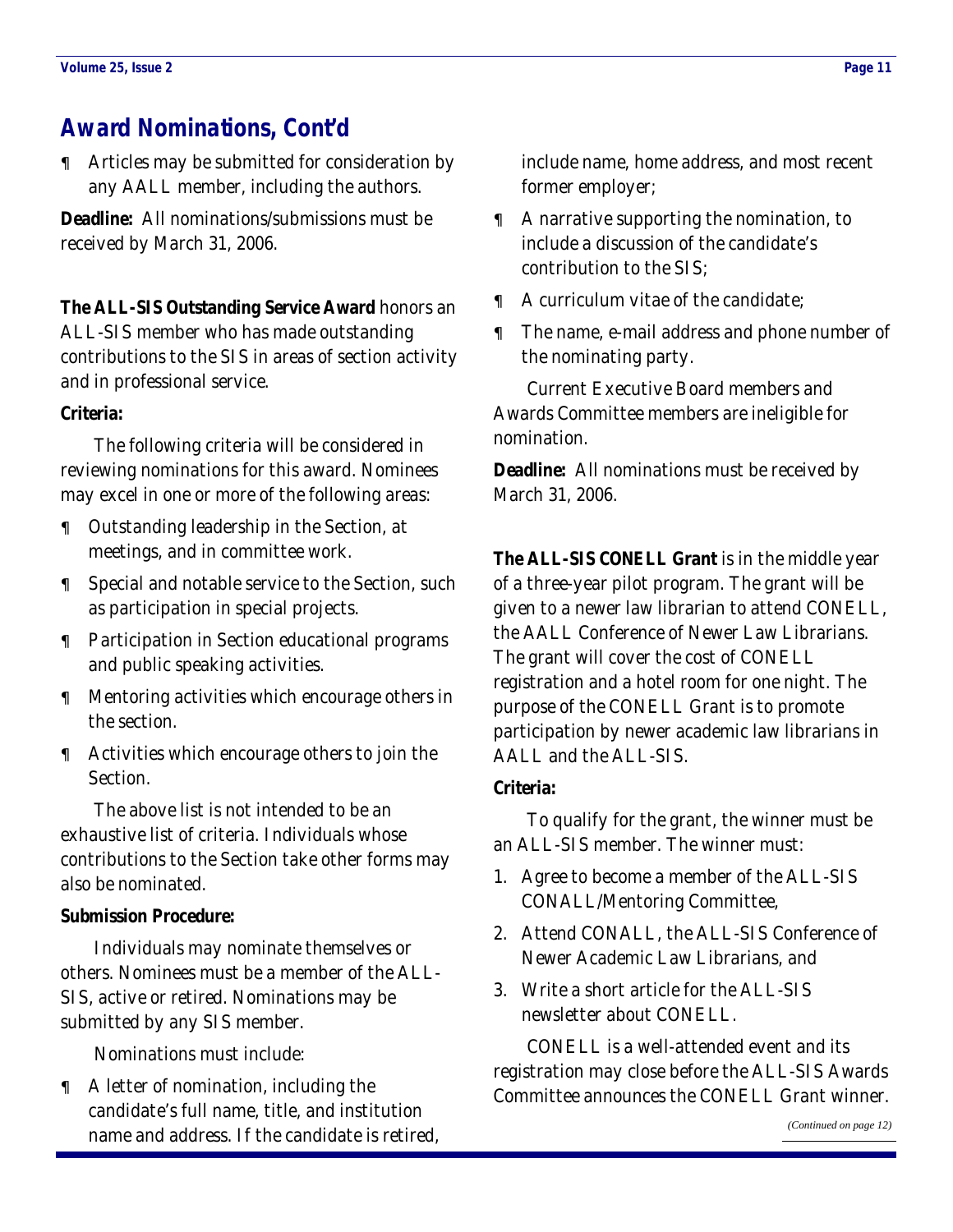# <span id="page-11-0"></span>**Award Nominations, Cont'd**

We recommend that applicants register and pay to attend CONELL before receiving notice of the ALL-SIS CONELL Grant winner in early May.

### **Procedure:**

 To apply for the CONELL grant, complete the application and submit it with:

- 1. A current resume and
- 2. Two letters of recommendation from current or former teachers or employers that discuss your potential to contribute to the field of academic law librarianship and your need for the grant.

 The grant will be presented annually at the discretion of the ALL-SIS Awards Committee. There is no requirement that the grant be given every year. Previous CONELL Grant winners are ineligible.

 Nominations/submissions for all three awards and the grant may be sent in print or electronically to the ALL-SIS Awards Committee Chair, Ed Edmonds, Director of the Schoenecker Law Library and Professor of Law, Mail #MSL 112, 1000 LaSalle Avenue, Minneapolis, MN 55403-2015 or [epedmonds@stthomas.edu](mailto:epedmonds@stthomas.edu). Ed Edmonds' telephone number is 651-962-4899.

# **Using Feeds to Serve Law Library Patrons**

Diane Murley, Reference/Web Services Librarian Southern Illinois University School of Law

 When I use the term feeds, I mean any of several types of web files used primarily by blogs, news sites, and other frequently updated websites to distribute content, including text, images, sound, and video content. Feeds go by many names: RSS feeds, news feeds, site feeds, XML feeds, syndication, channels, and others. The availability of a feed is usually indicated on web pages with a small graphic (known as a chicklet) or

with a "Syndicate this site" or "RSS" link.

 Feeds make it possible for you to stay current with news items and blog postings from dozens or hundreds of sites without having to visit each of those sites repeatedly to find out if it has been updated. You subscribe to and read feeds with a special program called a news aggregator or feed reader. Aggregators and readers include programs loaded onto your computer, such as [FeedDemon](http://www.feeddemon.com/), or websites, such as [My Yahoo!](http://my.yahoo.com/) and [Bloglines](http://www.bloglines.com/). You can also subscribe to feeds by email, using services such as **RMail** or [FeedBlitz](http://www.feedblitz.com/).

 Using the aggregator or reader of your choice, you subscribe to feeds for the websites and blogs that interest you. When blogs and other websites with feeds are updated, their feeds are also updated with headlines and frequently with excerpts or full-text. Your aggregator or reader automatically checks the feeds to which you have subscribed, collects the new information, and organizes and displays it in reverse chronological order. Simply by checking your aggregator for new items, you can review new information from many sources in a matter of minutes.

#### **What Feeds Can Do For You**

 Most law librarians monitor a large number of information sources, either for professional current awareness or to watch for information of interest to patrons. Perhaps the most obvious thing that feeds can do for you is help you monitor news sites and blogs. These sites are frequently updated, and visiting each individual site can take a lot of your time. When sites are very frequently updated, older information is pushed off the front page. You would have to visit some sites more than once a day or miss some entries.

 Using a feed reader to monitor the feeds of news sites and blogs can save you time in two ways. First, a feed is only updated when its website is updated, and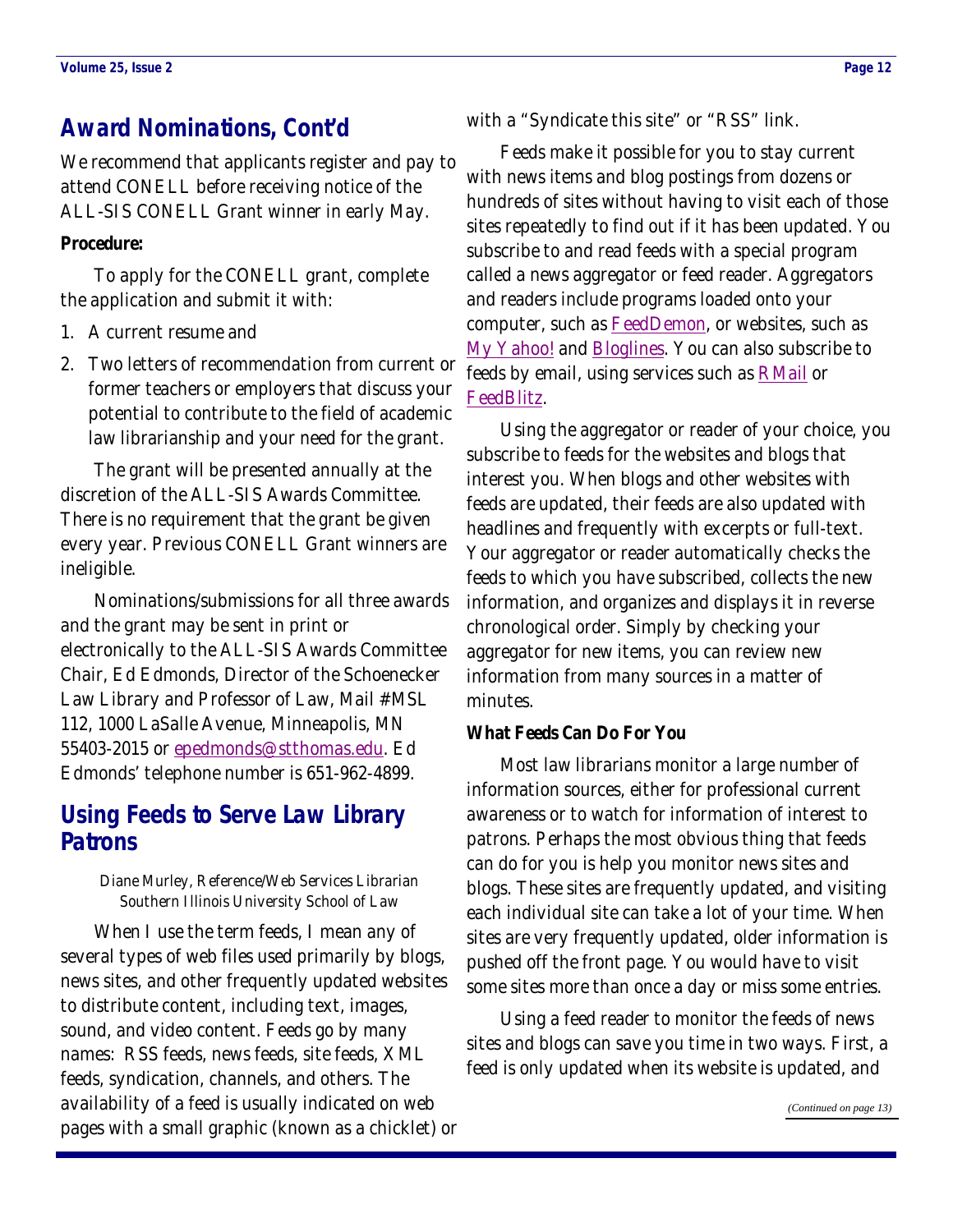### <span id="page-12-0"></span>**Using Feeds, Cont'd**

an updated feed only contains the new information. Second, you only have to look in one place to see all the updates. All feeds to which you have subscribed can be aggregated and displayed in your feed reader.

[Law.com](http://www.law.com) is an example of a legal news site that has a **feed**. Jurist, a legal news and research service based at the University of Pittsburgh School of Law, tracks law-related news and primary source materials and makes them available on its **[Paper Chase](http://jurist.law.pitt.edu/paperchase/)** website and through its **feed**. Several sections of the ABA, including [Environment, Energy and Resources](http://www.abanet.org/environ/); [Law](http://www.abanet.org/lpm/)  [Practice Management](http://www.abanet.org/lpm/); [Litigation](http://www.abanet.org/litigation/); and the [Legal](http://www.abanet.org/tech/ltrc/)  [Technology Resource Center](http://www.abanet.org/tech/ltrc/), also have feeds for their news. For more examples, see the Virtual Chase's extensive list of [RSS News Feeds for Law](http://www.virtualchase.com/resources/rss_law.html).

 Law-related blogs are also important current awareness sites. **SCOTUSblog** focuses on the U.S. Supreme Court and has a [feed](http://www.scotusblog.com/movabletype/index.xml). There are a number of legal blogs with feeds at [Law Professors Blogs](http://www.lawprofessorblogs.com/). To find law- and legal-related blogs, go to [blawg](http://www.blawg.org/).

 Another important way that feeds can help you is by monitoring government information. Federal agencies make news and announcements, product recalls, proposed regulations, reports, statistics, and other information available through feeds. See [FirstGov's RSS Library](http://www.firstgov.gov/Topics/Reference_Shelf/Libraries/RSS_Library.shtml).

 Most states are not yet taking full advantage of feeds to distribute government information. As with previous uses of the internet to distribute state government information, some states are far ahead in their use of RSS technology, but the others will catch up soon.

 Last summer the National Library of Medicine announced the availability of feeds for delivery of daily updated search results from [PubMed](http://www.ncbi.nlm.nih.gov/entrez/query.fcgi?DB=pubmed). See [instructions for creating and](http://www.nlm.nih.gov/pubs/techbull/mj05/mj05_rss.html) 

[subscribing to PubMed feeds](http://www.nlm.nih.gov/pubs/techbull/mj05/mj05_rss.html) from the NLM Technical Bulletin.

[Auto Recalls](http://auto-recalls.justia.com/) is a public interest project of [Justia.com](http://www.justia.com/), a company that designs and optimizes law firm websites. You can subscribe to feeds of recall information for All Vehicle Makes, a single manufacturer, a particular model, or a model and year.

[PubSub](http://www.pubsub.com/index.php) is a [matching service](http://www.pubsub.com/about.php) to which you can subscribe to feeds to receive updates when new content is created that matches your subscription. With [PubSub SEC Filings](http://www.pubsub.com/edgar.php), you can subscribe to receive notifications of SEC filings by company, subject or form type.

The [Washington & Lee School of Law Library](http://law.wlu.edu/library/) has created a nice service to which you can subscribe to receive [Current Law Journal Content](http://law.wlu.edu/library/CLJC/index.asp). Set up a profile to subscribe to a feed containing tables of contents from as many or as few journals as you choose.

 Subscribe to customized searches of blogs and news with [Yahoo](http://alerts.yahoo.com/) and [Feedster](http://www.feedster.com/), and news searches with [Google](http://news.google.com/intl/en_us/news_feed_terms.html). Use feeds to track UPS and USPS packages at [Simple Tracking](http://www.simpletracking.com/). There are feeds for [National Weather Service watches, warnings, and](http://www.weather.gov/alerts/)  [advisories](http://www.weather.gov/alerts/); [comic strips](http://www.tapestrycomics.com/); [new music and video](http://shopping.yahoo.com/rss/)  [releases](http://shopping.yahoo.com/rss/); and almost any current information need.

### **Creating Feeds to Distribute Information**

 Feeds can also help you distribute information to library patrons. The easiest way to create a feed is to publish the information you want to distribute in a blog. Most blogging software will automatically create and update one or more feeds. At our library, we started the [Law Dawg](http://lawdawglib.blogspot.com/)  [Blawg](http://lawdawglib.blogspot.com/) to enable us to distribute "research tips, library announcements, news and links of interest" quickly and easily. This semester I also started a

*[\(Continued on page 14\)](#page-13-0)*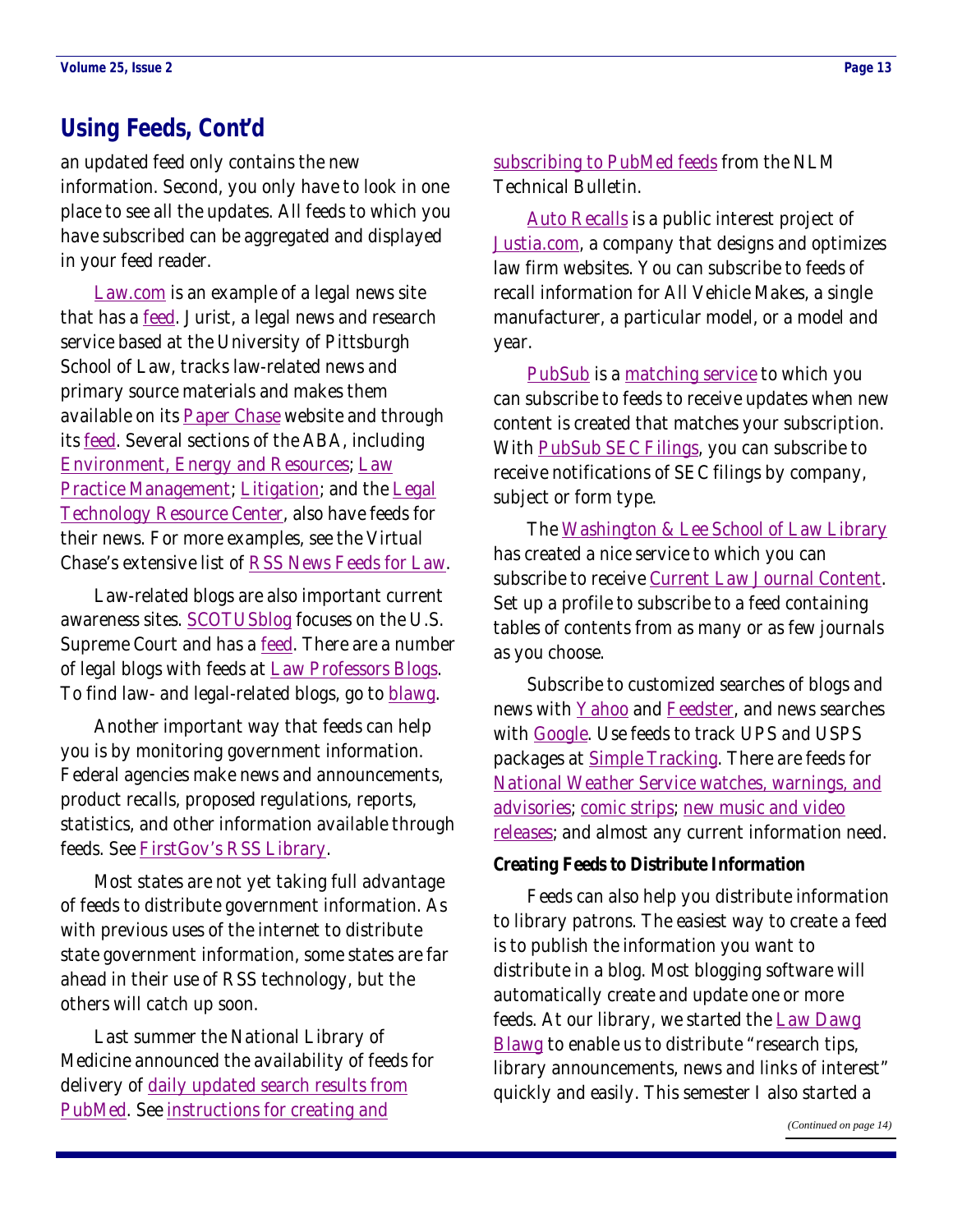# <span id="page-13-0"></span>**Using Feeds, Cont'd**

course blog as part of [CALI's Legal Education](http://www2.cali.org/index.php?fuseaction=help.faq&topicid=0000000010)  [Podcasting Project](http://www2.cali.org/index.php?fuseaction=help.faq&topicid=0000000010), which I use to distribute audio summaries of each week's legal research class and other course materials via feeds.

 If you want to distribute new and updated information that won't fit into the blog format, you can create a feed by hand, provided you are willing to work with the raw code. The coding used to create feeds is fairly simple, but you have to remember to update the feed whenever you update something on your website. We have a [feed](http://feeds.feedburner.com/LawDawgBlawg) to alert our users to new research guides, acquisitions, electronic resources, and other updates to the website. This feed is for simple announcements only, and I usually only update it once a week. There are services to which you can subscribe that will create feeds for websites, but we didn't need a service for our situation.

#### **For more information on Feeds:**

- Robert J. Ambrogi, *[What RSS Can Do for](http://www.law.com/jsp/ihc/PubArticleIHC.jsp?id=1122627913641)  [Lawyers](http://www.law.com/jsp/ihc/PubArticleIHC.jsp?id=1122627913641)*, an article from Law Technology News, a Law.com newsletter; and *Feed Me! Don't Have Time to Surf the Web? Let RSS Do It for You*, 3 Internet Law & Strategy 5 (Nov. 2005).
- Cindy L. Chick, *[RSS Tutorial: What Is RSS?](http://lawlibtech.com/archives/000314.html)*, part 1 of a six-part series at [LawLibTech](http://www.lawlibtech.com/) (the entire series is listed in a side column off the home page).
- Kevin Lanahan, Missouri Dept. of Conservation, *[Basic Guide to Creating an RSS](http://www.oa.mo.gov/dmd/tutorials/BasicGuide-RSSNewsFeed.shtml)  [News Feed](http://www.oa.mo.gov/dmd/tutorials/BasicGuide-RSSNewsFeed.shtml)*.
- Diane Murley, *[Finding Blawgs on Any Legal](http://lawdawglib.blogspot.com/2005/02/finding-blawgs-on-any-legal-topic.html)  [Topic](http://lawdawglib.blogspot.com/2005/02/finding-blawgs-on-any-legal-topic.html)* and *[What RSS Feeds Can Do for You, a](http://lawdawglib.blogspot.com/2005/12/what-rss-feeds-can-do-for-yourecap.html)  [series](http://lawdawglib.blogspot.com/2005/12/what-rss-feeds-can-do-for-yourecap.html)*, both at [Law Dawg Blawg](http://lawdawglib.blogspot.com/).
- Bonnie Shucha, *[Tutorial on Reading Blogs with](http://wisblawg.blogspot.com/2004/09/tutorial-on-reading-blogs-with.html)  [Bloglines](http://wisblawg.blogspot.com/2004/09/tutorial-on-reading-blogs-with.html)* and an *[Audio Workshop - Staying](http://wisblawg.blogspot.com/2005/04/audio-workshop-staying-current-in-less.html)*

### *[Current in Less Time: Blogs, RSS & Alert](http://wisblawg.blogspot.com/2005/04/audio-workshop-staying-current-in-less.html)  [Services](http://wisblawg.blogspot.com/2005/04/audio-workshop-staying-current-in-less.html)*, both at [WisBlawg](http://wisblawg.blogspot.com/).

#### **Links in this article:**

ABA's Environment, Energy and Resources: [http://www.abanet.org/environ/;](http://www.abanet.org/environ/)

- ABA's Law Practice Management: <http://www.abanet.org/lpm/>;
- ABA's Litigation: [http://www.abanet.org/litigation/;](http://www.abanet.org/litigation/)

ABA's Legal Technology Resource Center: <http://www.abanet.org/tech/ltrc/>;

Ambrogi, *What RSS Can Do for Lawyers*: [http://www.law.com/jsp/ihc/PubArticleIHC.jsp?](http://www.law.com/jsp/ihc/PubArticleIHC.jsp?id=1122627913641) [id=1122627913641](http://www.law.com/jsp/ihc/PubArticleIHC.jsp?id=1122627913641);

Auto Recalls: <http://auto-recalls.justia.com/>;

#### blawg:

<http://www.blawg.org/>;

- Bloglines: <http://www.bloglines.com/>;
- CALI's Legal Education Podcasting Project: [http://www2.cali.org/index.php?](http://www2.cali.org/index.php?fuseaction=help.faq&topicid=0000000010) [fuseaction=help.faq&topicid=0000000010](http://www2.cali.org/index.php?fuseaction=help.faq&topicid=0000000010);
- Chick, *RSS Tutorial: What Is RSS?*: <http://lawlibtech.com/archives/000314.html>;
- Comic strips (Tapestry): <http://www.tapestrycomics.com/>;
- FeedBlitz: <http://www.feedblitz.com/>;
- FeedDemon: <http://www.feeddemon.com/>;
- Feedster: <http://www.feedster.com/>;
- FirstGov's RSS Library: [http://www.firstgov.gov/Topics/Reference\\_Shelf/](http://www.firstgov.gov/Topics/Reference_Shelf/Libraries/RSS_Library.shtml) [Libraries/RSS\\_Library.shtml;](http://www.firstgov.gov/Topics/Reference_Shelf/Libraries/RSS_Library.shtml)
- Google News Feeds: [http://news.google.com/intl/en\\_us/](http://news.google.com/intl/en_us/news_feed_terms.html) news feed terms.html;
- Jurist's Paper Chase website: <http://jurist.law.pitt.edu/paperchase/>;

*[\(Continued on page 15\)](#page-14-0)*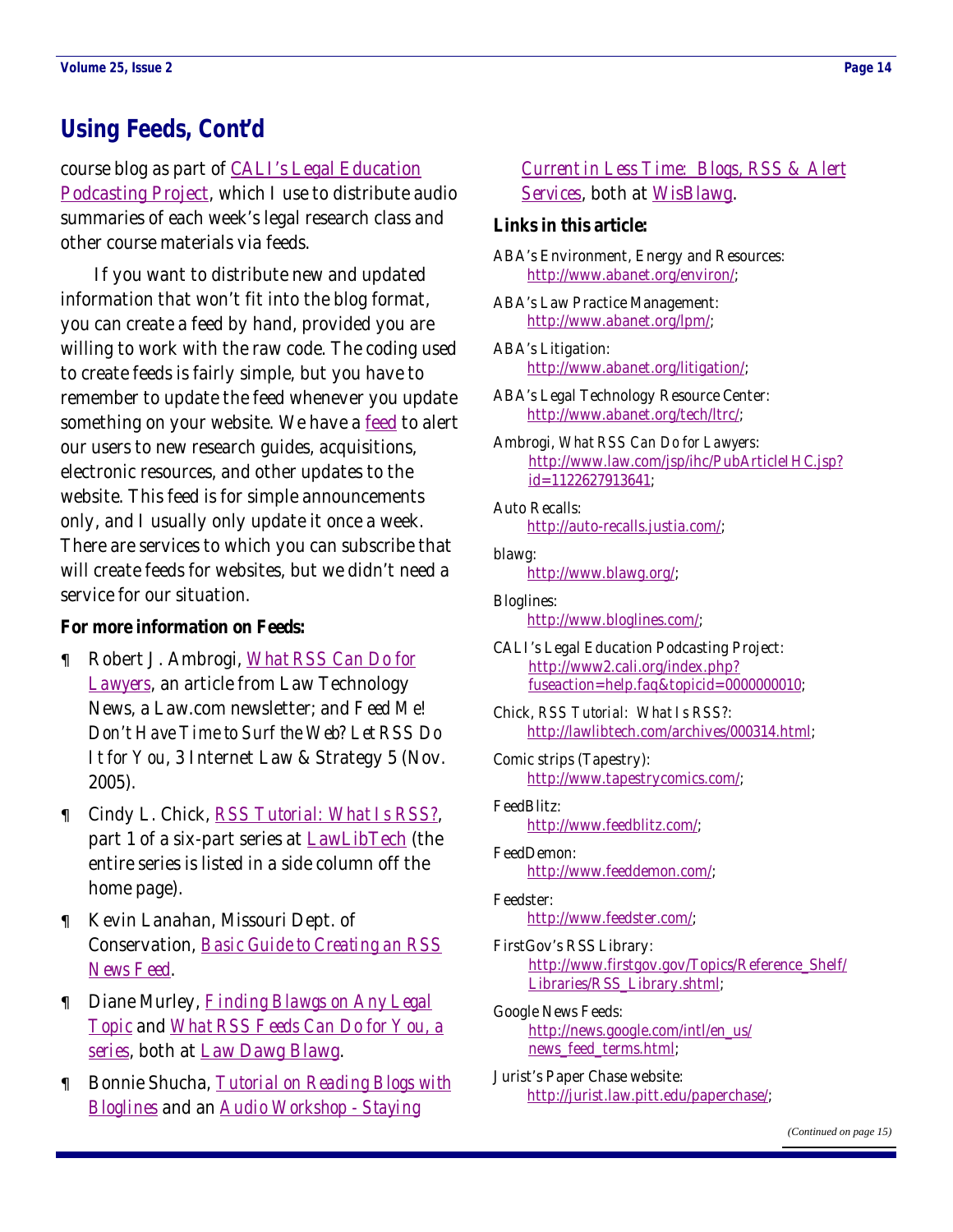# <span id="page-14-0"></span>**Using Feeds, Cont'd**

 feed: [http://jurist.law.pitt.edu/paperchase/](http://jurist.law.pitt.edu/paperchase/blogger_rss.xml) [blogger\\_rss.xml](http://jurist.law.pitt.edu/paperchase/blogger_rss.xml);

#### Justia.com:

<http://www.justia.com/>;

Lanahan, *Basic Guide to Creating an RSS News Feed*: [http://www.oa.mo.gov/dmd/tutorials/BasicGuide-](http://www.oa.mo.gov/dmd/tutorials/BasicGuide-RSSNewsFeed.shtml)[RSSNewsFeed.shtml;](http://www.oa.mo.gov/dmd/tutorials/BasicGuide-RSSNewsFeed.shtml)

Law.com:

<http://www.law.com/>;

feed: [http://www.law.com/rss/rss\\_newswire.xml](http://www.law.com/rss/rss_newswire.xml);

Law Dawg Blawg: <http://lawdawglib.blogspot.com/>;

feed: <http://feeds.feedburner.com/LawDawgBlawg>;

LawLibTech: <http://www.lawlibtech.com/>;

Law Professors Blogs: <http://www.lawprofessorblogs.com/>;

Murley, *Finding Blawgs on Any Legal Topic*: [http://lawdawglib.blogspot.com/2005/02/finding](http://lawdawglib.blogspot.com/2005/02/finding-blawgs-on-any-legal-topic.html)[blawgs-on-any-legal-topic.html;](http://lawdawglib.blogspot.com/2005/02/finding-blawgs-on-any-legal-topic.html)

Murley, *What RSS Feeds Can Do for You*: [http://lawdawglib.blogspot.com/2005/12/what-rss](http://lawdawglib.blogspot.com/2005/12/what-rss-feeds-can-do-for-yourecap.html)[feeds-can-do-for-yourecap.html;](http://lawdawglib.blogspot.com/2005/12/what-rss-feeds-can-do-for-yourecap.html)

My Yahoo!: <http://my.yahoo.com/>;

National Library of Medicine's daily updated search results from PubMed: [http://www.ncbi.nlm.nih.gov/entrez/query.fcgi?](http://www.ncbi.nlm.nih.gov/entrez/query.fcgi?DB=pubmed)

[DB=pubmed](http://www.ncbi.nlm.nih.gov/entrez/query.fcgi?DB=pubmed);

 Instructions for creating and subscribing to PubMed feeds: [http://www.nlm.nih.gov/pubs/techbull/mj05/](http://www.nlm.nih.gov/pubs/techbull/mj05/mj05_rss.html)

mj05 rss.html;

- National Weather Service watches, warnings, and advisories: <http://www.weather.gov/alerts/>;
- New music and video releases (Yahoo! Shopping feeds): <http://shopping.yahoo.com/rss/>;
- PubSub:

<http://www.pubsub.com/index.php>;

 Matching service information: <http://www.pubsub.com/about.php>;

PubSub SEC Filings: <http://www.pubsub.com/edgar.php>; RMail:

<http://www.r-mail.org/>;

SCOTUSblog: <http://scotusblog.com/>;

> feed: [http://www.scotusblog.com/movabletype/](http://www.scotusblog.com/movabletype/index.xml) [index.xml;](http://www.scotusblog.com/movabletype/index.xml)

Shucha, *Audio Workshop - Staying Current in Less Time: Blogs, RSS & Alert Services*: [http://wisblawg.blogspot.com/2005/04/audio-workshop](http://wisblawg.blogspot.com/2005/04/audio-workshop-staying-current-in-less.html)[staying-current-in-less.html;](http://wisblawg.blogspot.com/2005/04/audio-workshop-staying-current-in-less.html)

Shucha, *Tutorial on Reading Blogs with Bloglines*: [http://wisblawg.blogspot.com/2004/09/tutorial-on](http://wisblawg.blogspot.com/2004/09/tutorial-on-reading-blogs-with.html)[reading-blogs-with.html;](http://wisblawg.blogspot.com/2004/09/tutorial-on-reading-blogs-with.html)

Simple Tracking: <http://www.simpletracking.com/>;

Virtual Chase - RSS News Feeds for Law: [http://www.virtualchase.com/resources/rss\\_law.html](http://www.virtualchase.com/resources/rss_law.html);

- Washington & Lee School of Law Library: <http://law.wlu.edu/library/>;
- Washington & Lee School of Law Library Current Law Journal Content: [http://law.wlu.edu/library/CLJC/index.asp;](http://law.wlu.edu/library/CLJC/index.asp)

WisBlawg: <http://wisblawg.blogspot.com/>;

Yahoo Alerts: <http://alerts.yahoo.com/>.

### **Call for Papers, Cont'd**

For more information, a list of previous winners and an application, visit the AALL website at [www.aallnet.org/about/award\\_call\\_for\\_papers.asp](http://www.aallnet.org/about/award_call_for_papers.asp). **Submissions must be postmarked by March 1, 2006.**

 If you have any questions, please contact a member of the AALL/LexisNexis Call for Papers Committee, Chair, Patty Wellinger, [pwelling@law.du.edu](mailto:pwelling@law.du.edu); Renee Rastorfer, [rrastorf@law.usc.edu](mailto:rrastorf@law.usc.edu), or Ed Greenlee, [egreenle@law.upenn.edu](mailto:egreenle@law.upenn.edu).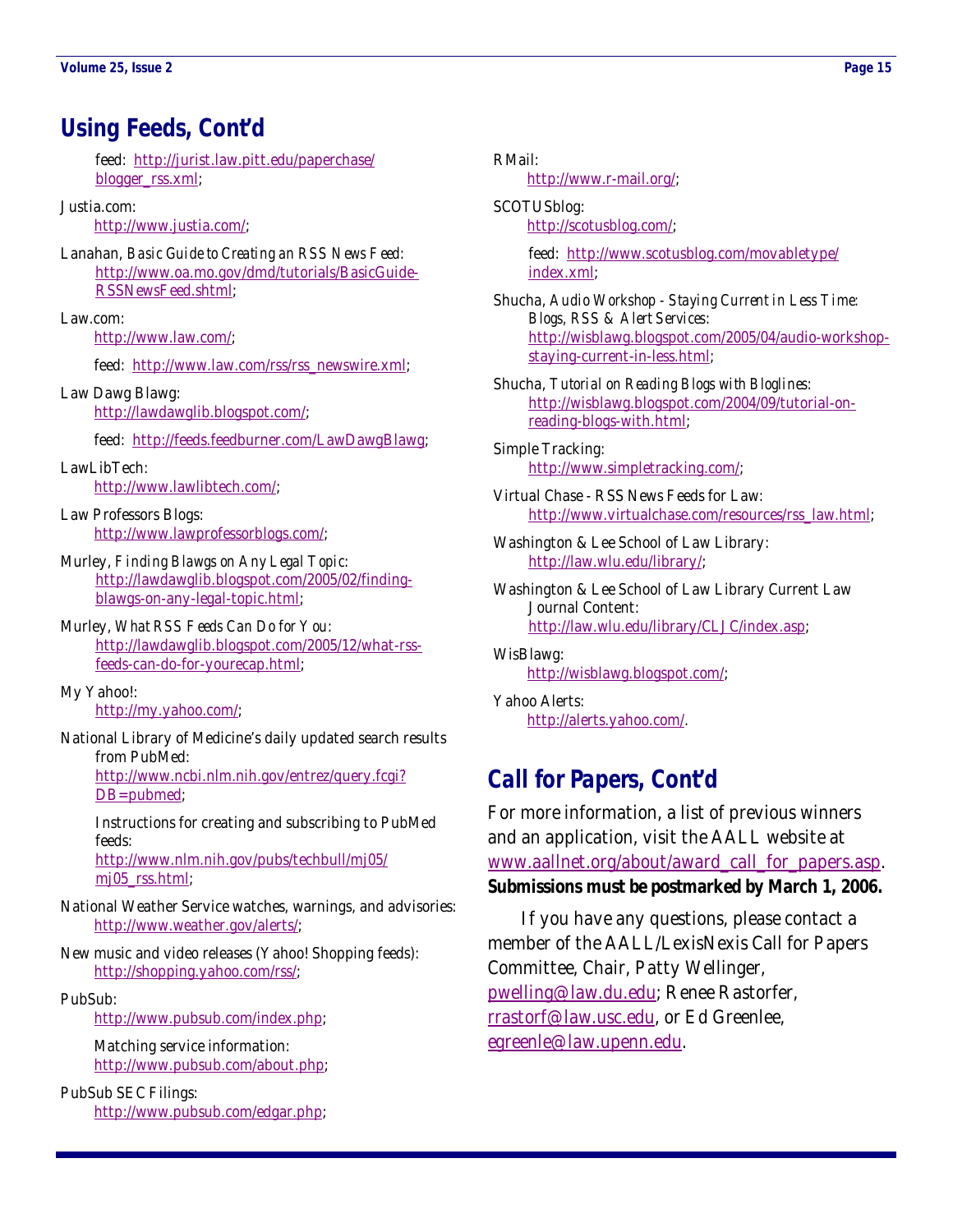# <span id="page-15-0"></span>**Law Students Write About Law Libraries (or, What Students Really Think: A Survey of Student Blawgs)**

Rob Hudson, Faculty Services Librarian, St. Thomas University School of Law

 Many law students record their feelings as they progress through law school in Blawgs intended to inform their peers, but they also provide a wealth of information and amusement for librarians. These student Blawgs have creative names: So The Bear Says, Three Years of Hell, Parenthetical Statement, Reversed and Remanded, Buffalo Wings and Vodka, Inter-Meddler, and Mr. Uninhibited of the Cloudland, and many others. Law libraries claim a significant amount of attention in some law student Blawgs.

 During first year library orientations tours, one student wrote: "I'm finding it hard to imagine that there's 45 minutes of stuff to see in the library. Unless they're going to have us shelve books, or complete a short research assignment while we're there." (Jeremy's Weblog, Aug. 1, 2002).

 The Blawgs make it clear that many of law students flaunt Library rules, for instance:

- "...law students (here) are not generally known to be the pranking type, unless you count smuggling Starbuck's or McAllister's sweet tea into the library." (So the Bear Says, Jan. 29, 2005).
- "There are some section two kids on the other side of the library with a couple of bottles of wine. Not celebrating, I don't think, but just to take the edge off this torture." (Parenthetical Statement, May 11, 2003).

 Another point of resistance to library rules involves hiding, removing, or ripping library materials: "Tear the pages from important library books! You may have heard the rumors that this goes on at law school. Well, maybe it doesn't, but

that doesn't mean you shouldn't take it upon your self to bring back a tradition from the days when people were cutthroat and generally uncivil towards each other." (Jeremy's Weblog, June 3, 2003). However, a year later that same student author seemed to retreat from his own boasts: "No more removing the copies of all relevant study materials from the library and hiding them under my desk so no one can find them." (Jeremy's Weblog, Mar. 3, 2004). Others state mixed emotions: "We don't stab each other in the back, we don't hide books in the Law Library, and we don't beat each other at flag football. Okay, it wasn't for lack of trying." (So the Bear Says, Mar. 9, 2004). A distinct bit of malevolence can be found, too: "I'll post more when I get home, but if I'm in the library a second longer, someone's ALRs are going to get mixed up on the shelves. Ha-ha. Put those in order, I'll just mess 'em up again." (So the Bear Says, July 8, 2004).

 The art and decor of the library is important to law students: "What we need (here) are some gigantic stone lions in front of our library. That funky oxidized-copper bear sculpture is lacking in gravitas." (So the Bear Says, Apr. 8, 2004). Or from Columbia: "It is much easier to read and absorb 350 pages of Property while sitting in front of a roaring fire in an old stone fireplace, sipping a well-mixed Manhattan, than trying to do the same in Columbia law library. From this we can conclude that the library would be markedly improved by the addition of a large fireplace, comfy chairs, and a staffed bar. At present it has none of these things." (Three Years of Hell, Nov. 29, 2004). Library art has significance to more than one student: "The library was repainted over Christmas break. While this is a good thing, I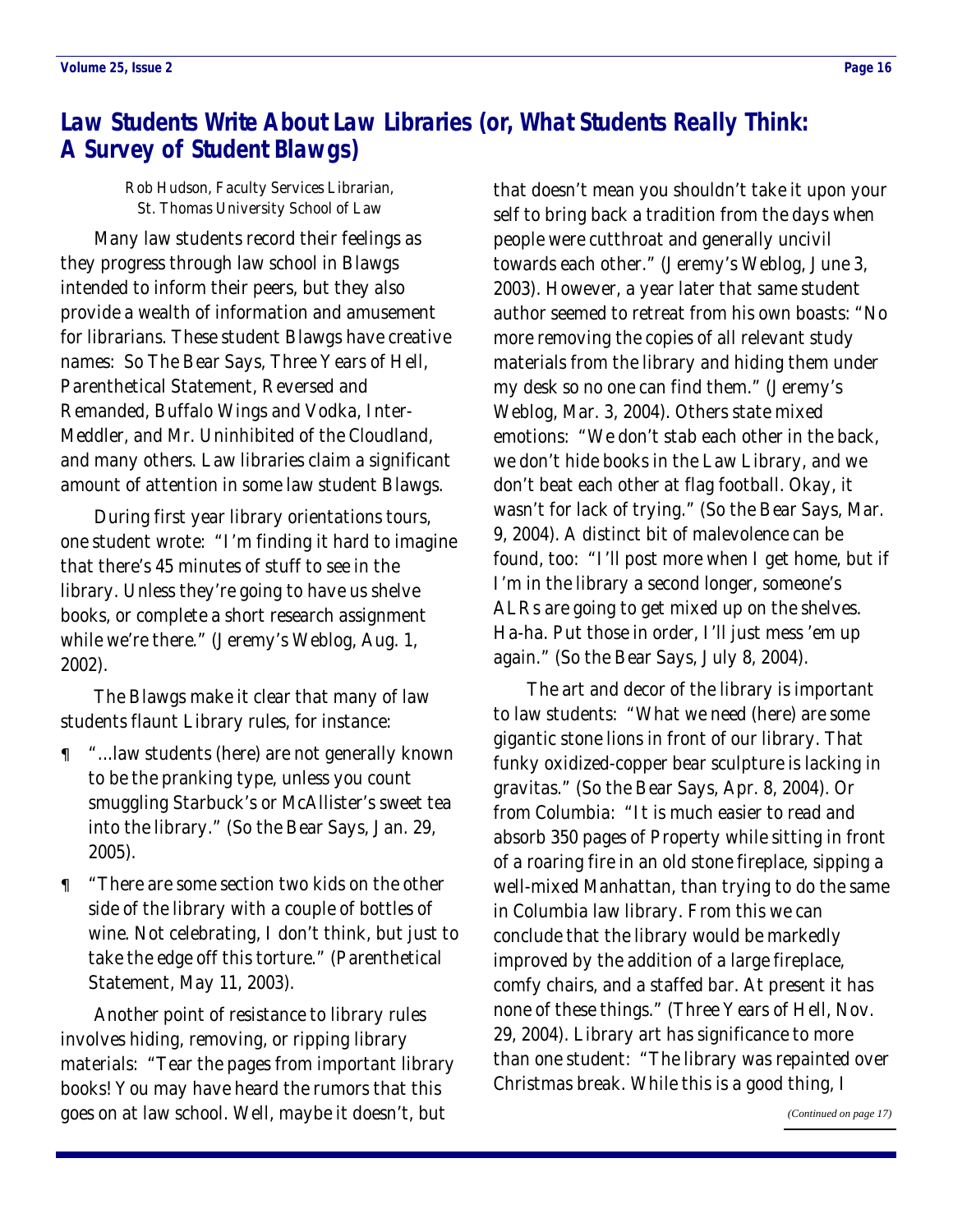### <span id="page-16-0"></span>**Survey of Student Blawgs, Cont'd**

guess, it also sucks because they had to take down all the paintings and one hasn't returned yet. It's my favorite painting in the entire law school - it's a representation of Egon Guttman. I used to look at him every day walking to my favorite study spot … but no more." (Parenthetical Statement, Apr. 14, 2004).

 One of the most commented on issues in the law library is the temperature. The basic rule here, it appears, is that it is impossible to please everyone: "Can we turn off the Air already? The air conditioner seemed to be always on in the library and it would get especially cold in the study group rooms where the incessant whir of the air conditioner is heard." (Reversed and Remanded, Dec. 12, 2003). On the other hand, the same student writes: "But today it is Hot. And Sticky. Very unpleasant, though on the upside it makes going into the chilly library a refreshing moment." (Reversed and Remanded, July 20, 2005). Another student puts it this way: "And the library seems to be kept for the benefit of its books. The place is nose-bleedingly dry, which undoubtedly (is) good for old pages but it gives me perpetual colds." (The Columbia Continuum, Nov. 23, 2003).

 Students remark on the presence of so many books in the library and wonder about their relevance: "So it turns out that law school libraries (which these days consist mostly of dusty federal reporters missing their digests and places you can plug in your laptop to get on Lexis-Nexis) can contain some hidden jewels. Last week I discovered a small collection of legal comic books in a basement corner …" (Inter-Meddler, Aug. 25, 2003). "The law library here isn't quite as old, musty, and archaic as the Bodelian [sic], but it's getting there, and it definitely has that same feel of thousands of books, most of which languish

untouched for ages." (Three Years of Hell, Aug. 25, 2003). "But some books, like "important law stuff," may have a less clear point of view. These require reading. But first they require finding. Luckily, every library in the world has every book ever written, and owns an unlimited number of copies so the book you need is never missing from the shelf." (Jeremy's Weblog, July 2, 2003). It is not clear from the context of this last statement that any sarcasm was intended!

 One student had this picturesque take on the Reserve collection at his library: "Studying in the reserve room at the library is like going over to somebody's house to play with their Nintendo, or their complete set of GI Joes, or Star Wars action figures. It seems amazing and inexplicably fun, but if I actually owned all these Hornbooks and Restatements and Nutshells and stuff I'd never even open them." (Dairy of a 1L, Oct. 1, 2003).

 Students write that the law library is a place to find critical support: "So this afternoon I decided to read in the library. And after just a half hour, what a difference. I didn't get as much done, but just the fact that there were all these other people around - just the fact that I wasn't all alone in my room - made all the difference in the world. At least this afternoon it did. Hence, my advice. Get out of your room. Go to the library. You'll feel saner that way." (Jeremy's Weblog, Sept. 9, 2002).

 The law library is the primary place that study groups meet, and this dramatically adds to a sense of support: "We did a nine hour stint in a group study room at the library a couple of Sundays ago. That's the longest I have ever sat and studied. I'm more focused while working with the group. It's nice to receive help and reciprocate it while affirming what understanding I have of the material. It makes me feel less lost, more in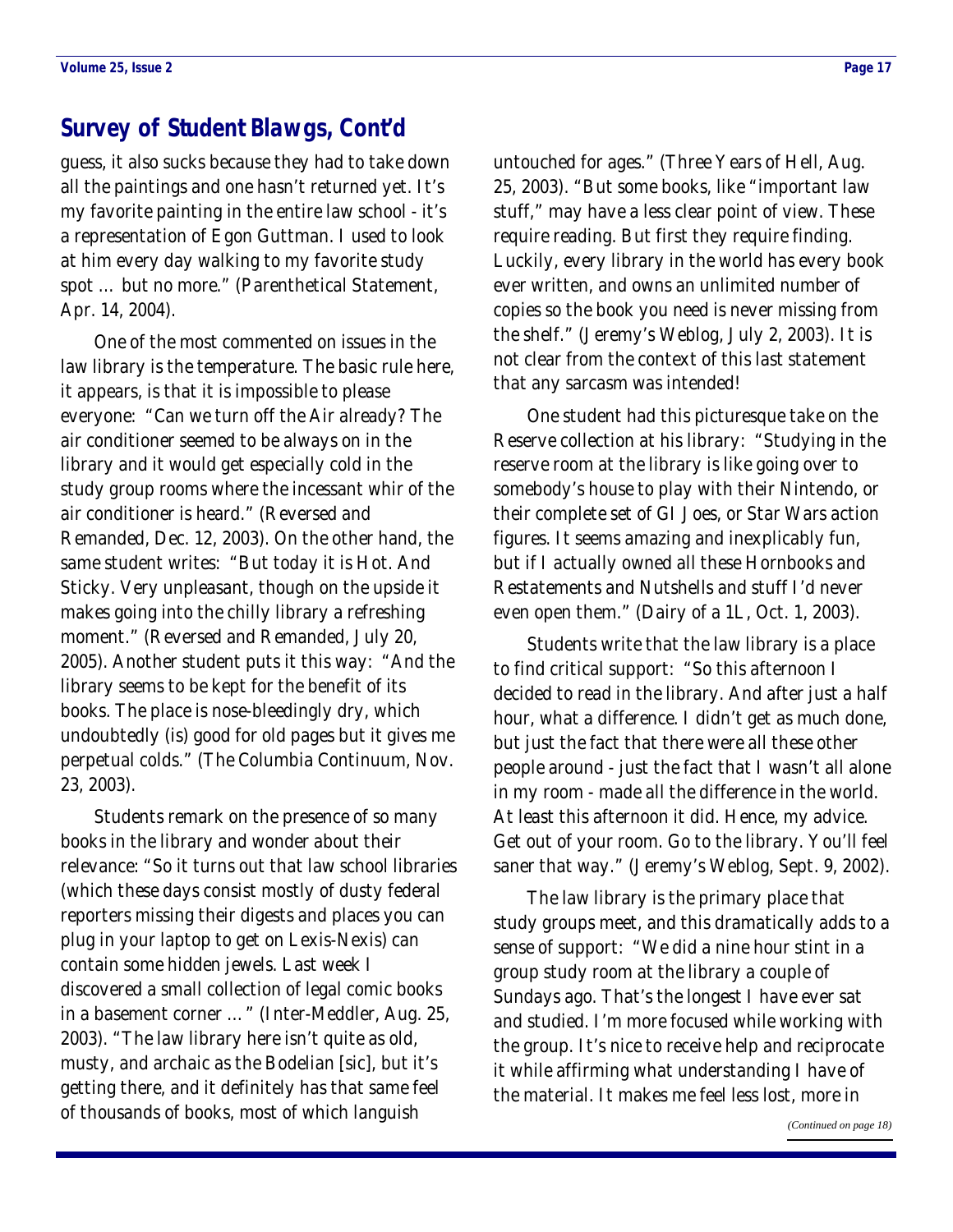### <span id="page-17-0"></span>**Survey of Student Blawgs, Cont'd**

control, less behind." (Southwestern, July 8, 2002).

 However, at its worst the library is unsettling: "A bit of explanation … the library is my preferred location for studying because - outside of finals - it is a quiet, not-too-stressful place to be," one blawger wrote, "but when finals come, boy you better watch out. The library turns into a churning cauldron of frantic outlining, hairpulling, and general fretting about everything related to law school. Yesterday was even better, because the geniuses that run our school's IT system had the entire network down ALL DAY. Not that people need email or an outside connection to the Internet when trapped in the library for hours. Nah." (Reversed and Remanded, May 5, 2005).

 Some of the tenderest moments discovered in the Blawgs involved feelings and reactions to other students in the throws of despair, for example: "I think someone is crying in the library. I'm really sorry that they're sad. I hope they're not crying because of law school. I really don't think it's so important that it's worth crying over." (Diary of a 1L, Dec. 18, 2003).

 Finally, the famous meeting of Bill Clinton and Hillary Rodham in a law library is repeated often for others, or so the Blawgs tantalizingly hint: "I'm totally selling out my slackitude! I'm here at the library at 6:45 PM! Then again, I did spend maybe half an hour of that time chatting with the lovely Miss V." (Diary of a 1L, Feb. 11, 2004). Or, another Romeo wrote hopefully for "… 1L chicks who are into making out with minor (but brilliant) literary figures in the library." (Buffalo Wings and Vodka, Nov. 24, 2004). Another Blawger reported: "I'm at my usual spot in the library and I've noticed an increase in the number of hot chicks walking in to presumably study. Apparently, a lot of them made a New Year's resolution to spend more time in the library, especially the blond ones." (WaynesRoller, Jan. 11, 2004).

 The world of law students is greater than just the Law Library, of course. Many students can be quoted as saying: "Library? I don't even know where the library is!" (Jeremy's Weblog, Mar. 22, 2004). This is why understanding the needs and experiences of our student patrons can be very helpful.

#### **Sources**

My Law Student Blawg portal - [http://](http://www.blawg.org/modules.php?name=Web_Links&l_op=viewlink&cid=12) [www.blawg.org/modules.php?](http://www.blawg.org/modules.php?name=Web_Links&l_op=viewlink&cid=12) [name=Web\\_Links&l\\_op=viewlink&cid=12](http://www.blawg.org/modules.php?name=Web_Links&l_op=viewlink&cid=12)

I used this portal to find the following student blawgs:

So The Bear Says: <http://sothebearsays.blogspot.com/>

Three Years of Hell: <http://www.threeyearsofhell.com/>

Parenthetical Statement: <http://www.bloglicious.com/tony/>

Reversed and Remanded: <http://usdlawboy.blogspot.com>

Buffalo Wings and Vodka: <http://wingsandvodka.blogs.com/>

Inter-Meddler: <http://www.intermeddler.blogspot.com/>

Mr. Uninhibited of the Cloudlands: <http://burntbones.blogspot.com/>

Jeremy's Weblog: <http://jeremyblachman.blogspot.com/>

Diary of a 1L: <http://diaryofa1l.mikeshecket.com/>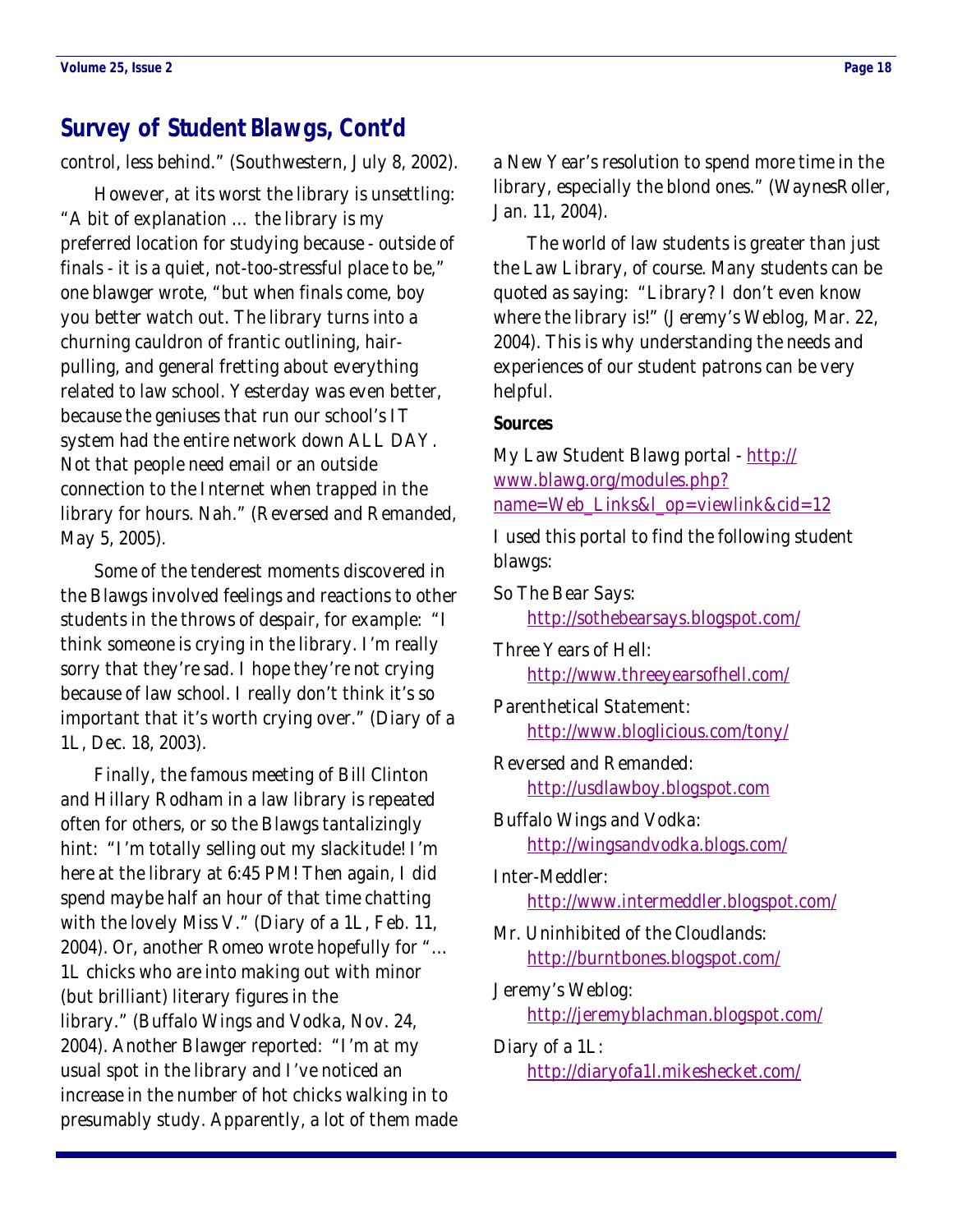# <span id="page-18-0"></span>**Learning While They Work: The Use of Student Assistants in Two Academic Law Libraries**

Ron Wheeler, Assistant Director for Faculty, Research & Instructional Services University of New Mexico School of Law

Stephanie Davidson, Head of Public Services & Assistant Professor of Library Administration University of Illinois College of Law

#### **Ron Wheeler**

 At the University of New Mexico School of Law Library (UNM), we are effectively using student assistants to help with the completion of faculty research projects. We find that the volume of faculty research that our library is able to complete is far greater due to the effective use of student assistants. During the calendar year 2005, our library completed over 500 research requests for the law school faculty. With only seven professional librarians, without student help, that volume of faculty research would probably not have been feasible.

 We have formed what we call our library research pool here at UNM. Each semester, the research pool employs approximately six law student researchers. These law students are interviewed, selected, and trained by a professional law librarian. Students working in the research pool are required to sign in and out, and to work on faculty research projects in a designated research pool office housed within the law library. Their work is thus closely monitored.

 Several benefits flow from using student assistants in this manner. Law school faculty members find that using the library research pool eliminates the stress and hassle of their having to hire, train, and supervise their own research assistants. They merely submit research projects to the library research pool, and wait for the results. Additionally, our law school faculty has found that they are getting higher quality research

from the library research pool. We attribute this increased quality to the fact that a professional law librarian is responsible for quality control.

 From the student perspective, working for the library research pool has benefits as well. Library student assistants can avoid stressful interactions with faculty who are working under publishing deadlines, or other types of time pressure. Their only interactions are with friendly, laid-back, law librarians. Students don't have to be embarrassed about their lack of legal research knowledge or skill either. All student work is monitored by a professional law librarian who helps them with research strategy, source selection, and endproduct evaluation.

 The hidden benefit of using student assistants in the law library is the training that students receive. This training factor is directly congruent to the law school's educational mission. Students in the UNM library research pool work closely with a librarian who works with them throughout every step of the research process. A librarian meets with students before any research begins to discuss the goals of the project, to outline a possible plan of action or research strategy, and to answer any of the student's questions. Once the research is complete, it is reviewed by a librarian for quality and completeness. If additional work is needed, the librarian meets with the student to discuss the strengths and weaknesses of the students work. The student is then given the opportunity to enhance the research project. By working within the library research pool's structured process, students receive real world, hands-on, research training. Many of our research pool alumni have commented that their work in the library research pool has helped them in their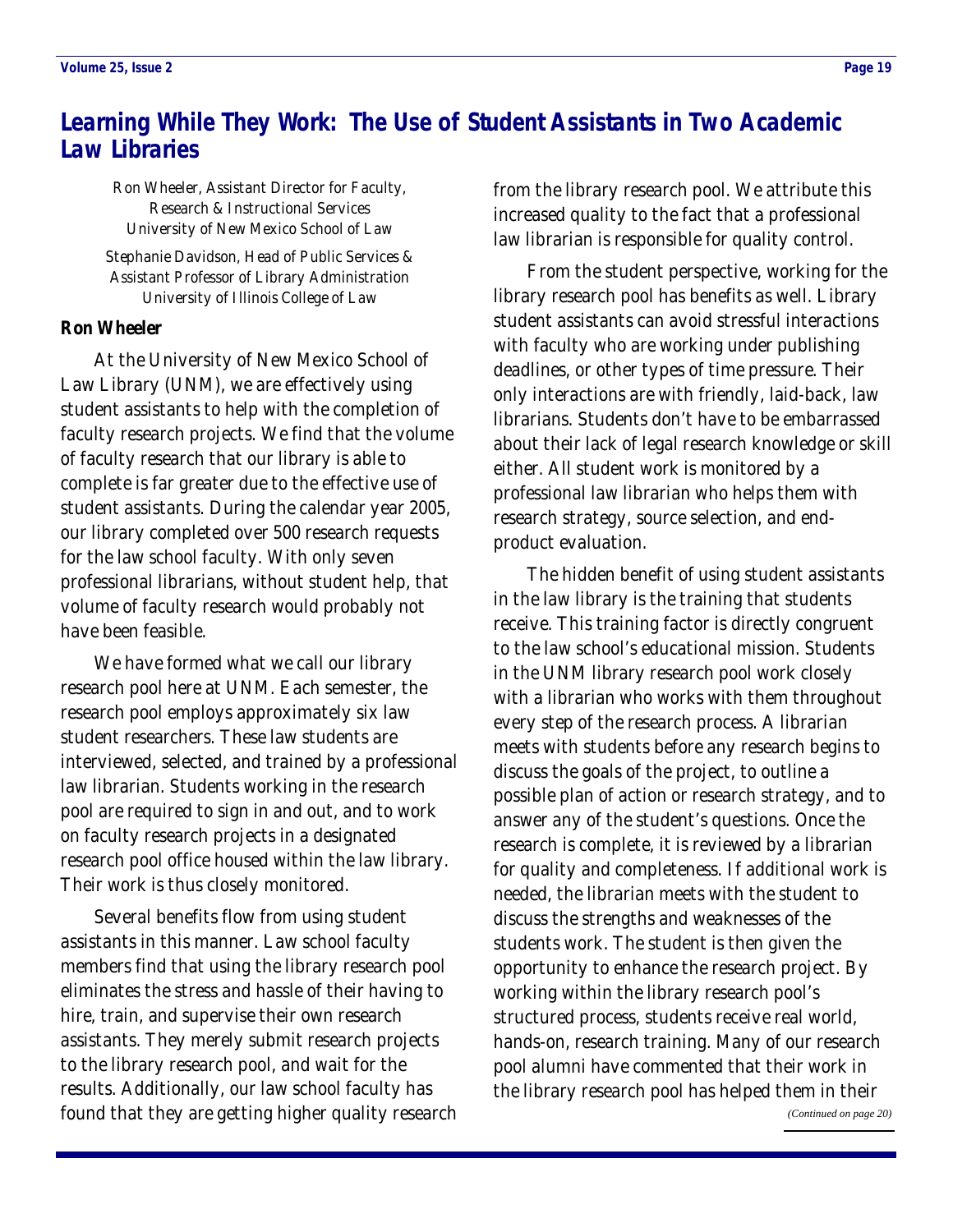### <span id="page-19-0"></span>**Use of Student Assistants, Cont'd**

later employment endeavors. Our research pool students use this employment experience on their resumes as proof of their legal research prowess and experience.

 The one negative effect of using student assistants in the library is the time it takes to supervise them effectively. Here at UNM, we have one full-time law librarian whose primary responsibility is the supervision of our library research pool. She spends incredible amounts of time organizing, explaining, training, and evaluating student researchers. Nevertheless, in the final analysis, we find that using student research assistants is will worth the time and effort.

#### **Stephanie Davidson**

 At the University of Illinois, we have two groups of graduate student assistants: upper-class J.D. students and M.L.S. students from the University's Graduate School of Library and Information Science who already possess their J.D. degree. While the former function primarily as faculty researchers, the latter group forms a significant backup for our reference staff as well as in technical services. We're using both groups effectively to provide more services for our faculty, while also trying to create an educational experience for the students.

 Our JD student workers form a research assistant pool that functions much like what Ron describes at UNM. We hire a small group of students, provide an initial library orientation and some introductory training on library databases and services, and then make the students available for faculty to hire with their research funds to work on projects as needed. We attend the first meeting between the student and faculty member, and stay in contact with the student throughout the project. If the student needs training or

support, we provide it, but most of their communication is with the faculty member. Our administration time is somewhat reduced by handling it this way, though we do spend additional time following up with faculty after the project is completed.

 The Graduate Assistantship program at the University of Illinois was developed to provide additional support for library services; having Graduate Assistants (GAs) helps us immensely in getting our daily work done, so that we can continue to expand our services. In the Law Library, we hire GAs who already have their J.D. and are planning a future in law librarianship. They are an invaluable addition to our reference desk team, working with one of our five library faculty at the desk initially, and later sitting at reference on their own, albeit with backup available. They spend approximately half their time in Public Services at reference and working on projects, and the other half in Technical Services.

 The Assistantship provides our GAs with opportunities to learn from the specific questions that come to the desk, and they have ample time to talk with our library faculty about law librarianship. But we struggle somewhat with the balance between providing the training necessary for them to be helpful to us in the library on the one hand, and helping them to become successful members of our profession on the other. We're building the training and educational component to address both issues. One of our newer library faculty members is responsible for coordinating the schedule of sessions and arranging topics, but the entire library faculty participates in offering sessions. Initial sessions included tax publications and reference sources; another covered ready-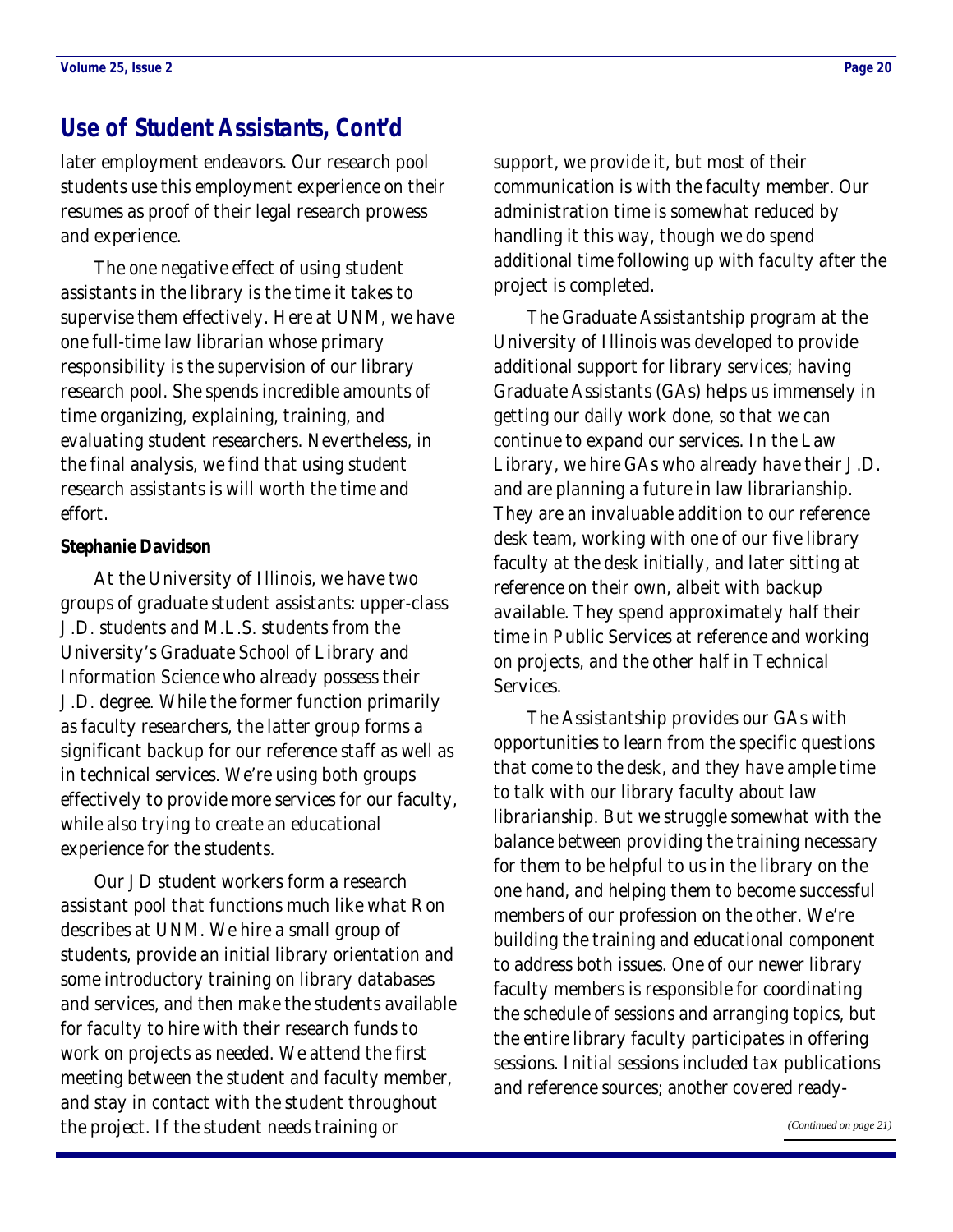### <span id="page-20-0"></span>**Use of Student Assistants, Cont'd**

reference sources for foreign law; another explored the most essential resources for the reference desk. In the second semester, we will continue with reference sessions, but also add topics such as applying for jobs, what to expect when you interview, and getting started in the profession.

 While it's taken some time out of our schedules to build this program, we believe it's worth it for us as well as our GAs. The students welcomed the law library-specific instruction that will aid them in their interview process, and we believe that they're better prepared to handle questions at the reference desk. Finally, we feel a sense of pride in helping to develop future law librarians - our newest colleagues - while they help us keep the library running.

### **Teaching Day: Team Teaching First Year Legal Research**

Helane Davis, Associate Director & Head of Public Services, University of Kentucky Law Library

 The day begins at 7:30, when I rush into my office to print another copy of my lecture notes. Class starts at 8, and the last minute changes I made the night before have rendered the notes I printed yesterday obsolete. A student stops by before class to ask a question about the last assignment. A cart full of books for a modified show-and-tell - the one all of the librarians are doing - waits outside my door. The printer churns as the student and I talk. The question answered, I grab my notes and handouts folder and head out of my office. A minute later, I round the corner of the stacks adjacent to the reading room where class is held, cart in hand.

 Class begins with this week's homework being passed forward as I pass out last week's homework. I'm about to lose another 5 - 6 minutes me. of class time as returned assignments are read,

grumbles float into the air, and currently due assignments are unearthed. I take a few minutes to address any trends that were spotted on the homework. Most did fine, but at least one question seemed to confuse everyone. I also remind them that questions on the homework grades need to be directed to the librarian who graded that week's assignment. I'll be grading next week's homework, and I'm sure this rotation won't seem like such a good idea when I'm grappling with assignments from not only my 2 sections, but all 12 sections. But this week, it's a plus not to have any responsibilities outside of delivering lectures. And the questions, of course, but I'd get those anyway.

 The housekeeping out of the way, I turn to the day's lecture. We're three weeks into the six-week course, and this week we're talking about researching federal statutes. As topics go, there is a lot to convey in my remaining 35 minutes. (I'll need to leave 5 minutes at the end to talk about the next assignment.)

 I begin with a brief overview of the federal legislative process, do a drive-by explanation of what legislative history is, and then launch into an explanation of session laws and codes. It's early, and this group has always been on the quieter side, so it's hard to tell if they're following me or just silently craving more caffeine.

 When we turn to the handouts for researching in the federal codes, I look down to a set of handouts that I'm not all that familiar with. This is one of the aspects of team-teaching this class. Those of us who've taught it before have handouts from earlier years, and in our weekly what's-up-what-do-we-coverwho-has-handouts meeting, the old handouts were suggested. One advantage to team-teaching is the ability to draw on the resources of five brains. But there's also a drawback, and it's just become clear to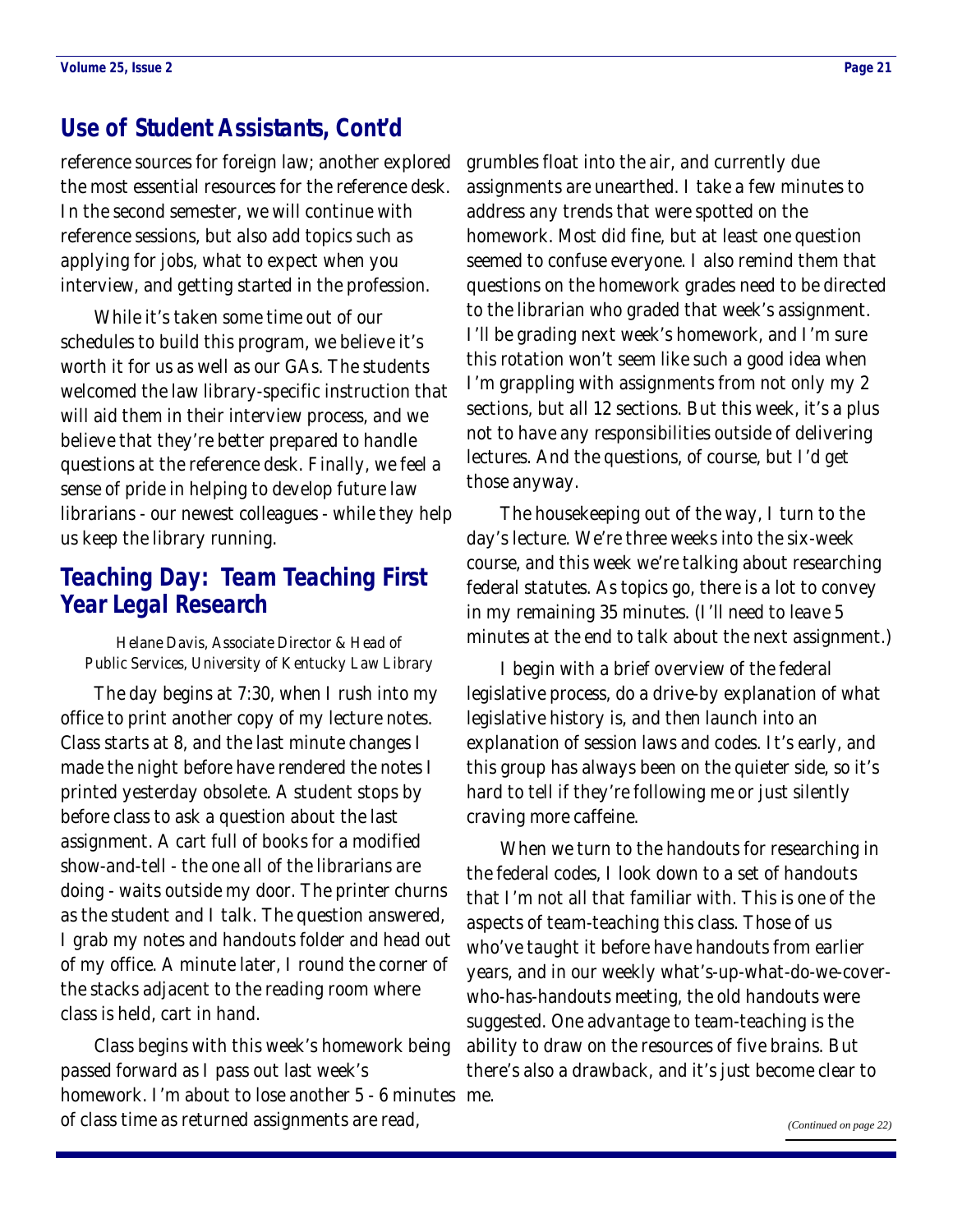### <span id="page-21-0"></span>**Team Teaching, Cont'd**

 I don't own these handouts. Yes, they'll be a useful introduction to the publication that figures handily in the next assignment, but as I pick them up and start talking about them, there goes some of my teaching energy. Not much, just a little, maybe not even enough to outweigh the benefits of having one less thing to cover (like creating and reproducing handouts) but it's happened nonetheless.

 And I've just learned something about myself as a teacher. The first week when I felt a bit off balance I thought it was because it was the first time I'd taught a class in this organization. (The first year legal research class is part of a year long research and writing curriculum, and although it is graded separately, it's never far from anyone's mind that it's only one part of a larger grade.) But I was wrong, that wasn't what was happening at all. The second week, with the first week jitters behind me, I thought my stress was related to time management. Sure, I was teaching legal research as an "overload" (with class preparation happening outside of the 40-hour window), but I was also still a librarian helping students with a class. It just happened to be mine.

 No, it took three weeks for me to figure out what was going on, exactly. Or perhaps, three gorounds with someone else's handouts. (Perfectly fine and illustrative handouts, I might add.) What I discovered was that the class didn't feel like *mine*. The handouts were merely a metaphor. That sensation I was feeling was "librarian as delivery system" and not "librarian as teacher."

 As librarians we worry that students don't take legal research classes seriously, and I felt like I was undermining myself on this very issue. Compared to the teachable moments that arose every time a student came into my office with a question, I was much less engaged, energy-wise.

Sitting down to grade the following week's assignment - every single one of them - also didn't do anything to enhance my feelings of ownership.

 Obviously, first year legal research is taught according to a variety of models. I'm not anti-team teaching, understanding the necessity that preceded the invention. But what I learned from this experience is that I'll have to work harder next time to make sure the experience is as good an experience for the *teacher* as it is for the students.

 I want them to hear me, after all. And to get enough out of the class that they'll find a librarian a year or two later when they have a seminar paper to research and don't know where to begin. As for me, I plan to work on fresh examples when it comes time to plan fall's class.

### **Ranking the Reviews: How and (Why) to Assess the Relative Quality of Law Reviews**

Susan Herrick, Research Librarian, Thurgood Marshall Law Library, University of Maryland School of Law

 Despite the raising of voices over the years expressing disenchantment with law reviews (from Fred Rodell, *Goodbye to Law Reviews*, 23 Va. L. Rev. 38 (1936) to Jonathan Mermin, *Remaking Law Review*, 56 Rutgers L. Rev. 603 (2004)), their proliferation remains "an awe-inspiring scholastic phenomenon…. Currently there are over seven hundred active law reviews in the United States, of which nearly two hundred are general-interest and the remainder are specialized." (Perry 1-2) The endeavor to rank law reviews has a similarly long history, dating back at least to 1930 (Perry fn. 8) and shows no signs of abating; nor does the effort to evaluate the ranking methods. (See the article reviewed herein as well as Gregory Scott Crespi, *Judicial and Law Review Citation Frequencies for*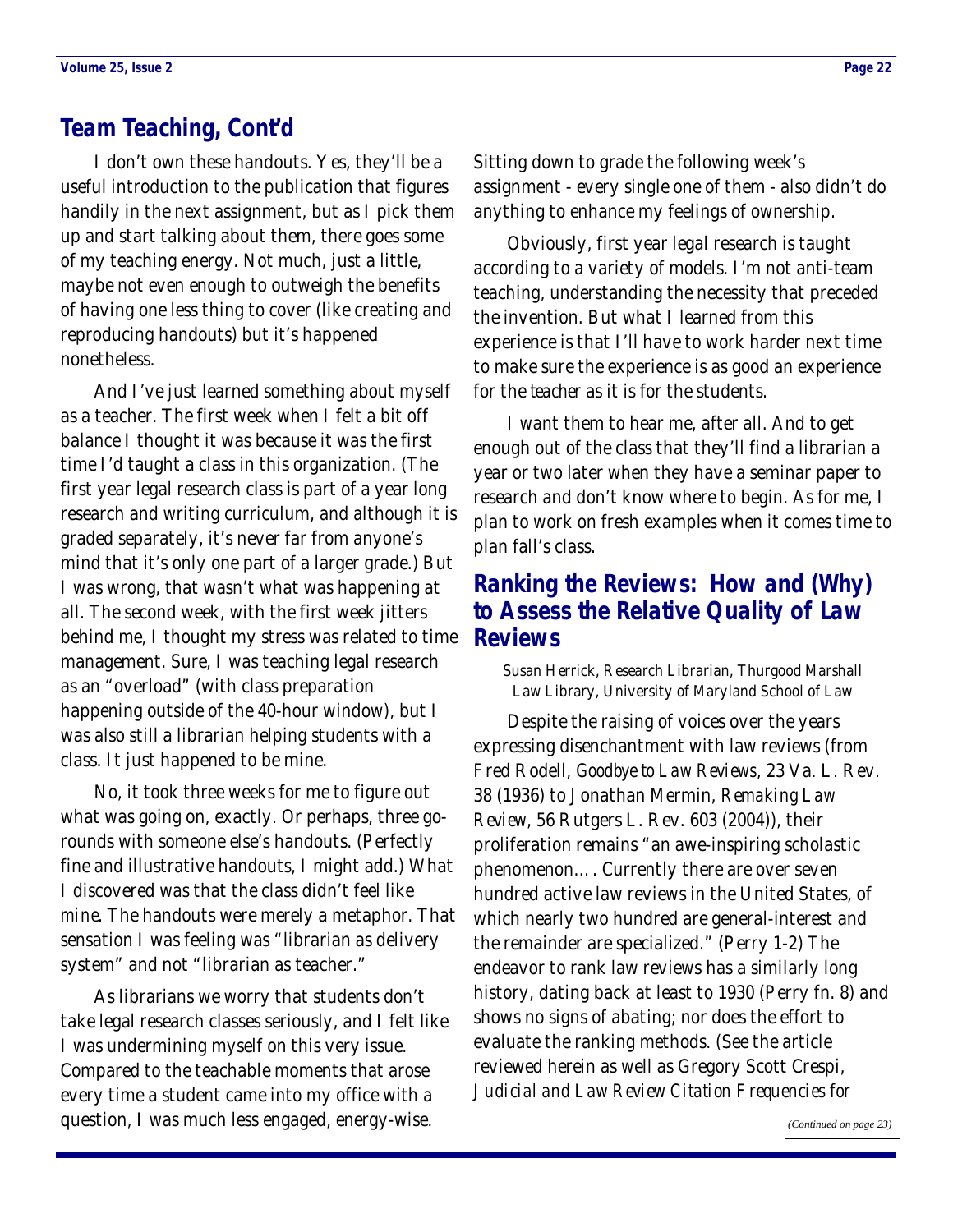### <span id="page-22-0"></span>**Ranking the Reviews, Cont'd**

*Articles Published in Different "Tiers" of Law Journals: An Empirical Analysis*, 44 Santa Clara L. Rev. 897 (2004), among others.) We continue to ask the questions: how do scholars and librarians assess the quality of law reviews? And is the attempt to do so worthwhile?

 According to Dr. Ronen Perry, L.L.D., in *The Relative Value of American Law Reviews: A Critical Appraisal of Ranking Methods*, 10 Virginia Journal of Law and Technology (2005), *available at* <http://ssrn.com/abstract=806144>, the ranking of law reviews, if carried out by proper methods, has important benefits to the scholarly and legal communities. These benefits include increased competition among law reviews leading to improved quality; assistance to legal scholars in deciding where to submit and to ultimately publish their scholarship; and benefit to law reviews themselves in providing a measure of their success or failure to be used in improving their product. Other advantages include the benefits that accrue to students who serve on the editorial boards of highly ranked law reviews and to their respective law schools; assistance to the consumers of legal literature in selecting which of the many published articles to read; usefulness to librarians in making acquisition decisions (although Dr. Perry recognizes that this factor is limited by the increased reliance upon electronic databases such as Lexis, Westlaw, or Hein Online for law review articles); and just the plain old American love of rankings of any kind. After all, don't most of us feel compelled to look at the year-end "Top Ten" lists of books, movies, and music, the ubiquitous "best and worst dressed" lists, and just about anything of that nature that catches our eye?

 Dr. Perry sets forth the basic requirements of a law review ranking methodology that would achieve the identified objectives. The ranking method must be based on a "quality-sensitive" set of criteria and be "responsive to quality changes" (Perry 8); it must be based on objective criteria; it must be practical; and it must be based on data that are "readily verifiable" and not prone to manipulation by interested parties. Having articulated these requirements, Dr. Perry ultimately concludes that there is no ranking method that satisfies them all. The bulk of his article is devoted to a thorough analysis and evaluation of the various ranking methods currently in use, which fall into three categories.

 The first category - methods based on direct evaluations of quality such as evaluation by a committee of experts or a general survey of quality - is rejected by Dr. Perry based on such methods' vulnerability to subjectivity and bias, as well as their impracticality based on both the sheer numbers of law reviews, even within specialized subject areas, and the difficulty of selecting a class of respondents.

 The second category of methods, those based on indirect quality evaluation, presents its own set of weaknesses. For example, Dr. Perry rejects as entirely unreliable methods based on author prominence, article rejection rate, and law review editors' academic aptitude. He also spurns, as inaccurate and subject to manipulation, journal usage studies based on library or electronic database statistics.

 Dr. Perry also reasons that the third type complex ranking methods that employ several quality measures - are also intrinsically flawed, as they do not transcend the weaknesses of each component measure. Further, because the determination of the weight assigned to each component measure involves subjective judgment, no complex ranking method can ever be wholly objective.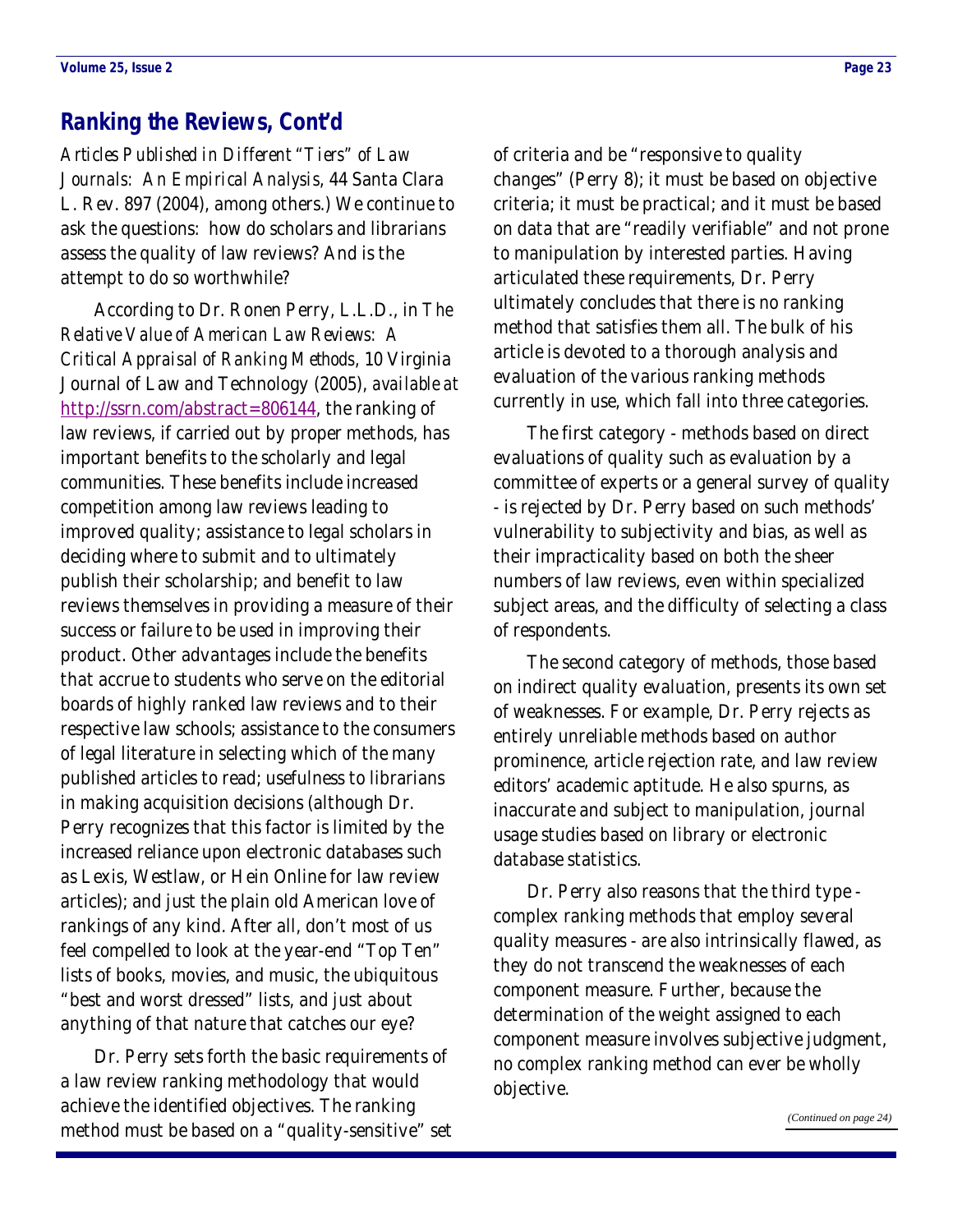### <span id="page-23-0"></span>**Ranking the Reviews, Cont'd**

 Dr. Perry devotes a large portion of his article to a comprehensive survey and evaluation of law review ranking methods based on citation analysis. He begins by explaining that the various impacts of a particular law review could be evaluated by measuring the frequency of its citation in sources other than law reviews: for example, in texts, by appellate or trial courts, and on law school reading lists. He goes on to debunk, in a debate-provoking fashion, various criticisms of citation-based rating methods. He also thoroughly explores the adjustments that must be made to a citation-based ranking system to control for the distorting factors of self-citation, cross-citation in symposia issues, the publication time span of the journals to be ranked, subject matter distribution, and publication volume. Dr. Perry contrasts the reliability of a total journal citation frequency measure with a standardized criteria based on citations-per-word method. He concedes that citation-based ranking methods seem to be inherently biased in favor of the journals of the most highly ranked law schools. Dr. Perry concludes, however, that citation analysis is the most promising method of assessing the impact of law reviews on academic and professional discourse, and posits that the best ranking criterion is "an adjusted and standardized citation rate." (Perry 56, 66)

 Along with its analysis of methodology, Dr. Perry's article provides an excellent review of the literature on law review ranking methods, and opens the door to further inquiry about subject specialized journals and comparison to ranking methods used in other disciplines. It also broaches the topic - well worth exploring further - of the citation of law review articles outside the academic community, a topic provocatively addressed by David Hricik and Victoria S. Salzmann, *Why There Should Be Fewer Articles Like This One: Law Professors Should Write More For Legal Decision-Makers and Less For Themselves*, 38 Suffolk U. L. Rev. 761 (2005).

### **"Rebuilding the Profession" at AALL**

Matthew R. Steinke, Reference Librarian Moritz Law Library, Moritz College of Law at The Ohio State University

 In San Antonio this past summer, during the AALL annual meeting, I had the opportunity to attend a workshop called "Rebuilding the Profession" that was held at the St. Mary's University School of Law. The purpose of the seminar was to provide information about how law librarians could qualify themselves to pursue director level positions in academic law libraries. A number of highly-respected directors contributed to this successful program.

 Janis Johnston, from the University of Illinois, discussed the administrative skills required to be a director of an academic law library. Law library directors run multi-million dollar non-profit organizations. Management skills are obviously a key component of director positions. Professor Johnston stressed that you had to manage: (1) operations; (2) your role in the institution; and (3) yourself. Managing operations includes things like budgeting and personnel management. It also includes leading the library seeing the big picture for the organization. Secondly, it is important to manage your role in the institution. You have to learn to be a team player within the law school. You also need to be an effective advocate for the library and build solid negotiation skills. Lastly, you need to manage yourself. Professor Johnston stressed the importance of time management skills for a director. A director needs to effectively delegate responsibilities. Proper perspective is also important, as well as keeping a good sense of humor.

 Martha Dragich Pearson, from the University of Missouri, and Barbara Bintliff, from the University of Colorado, discussed the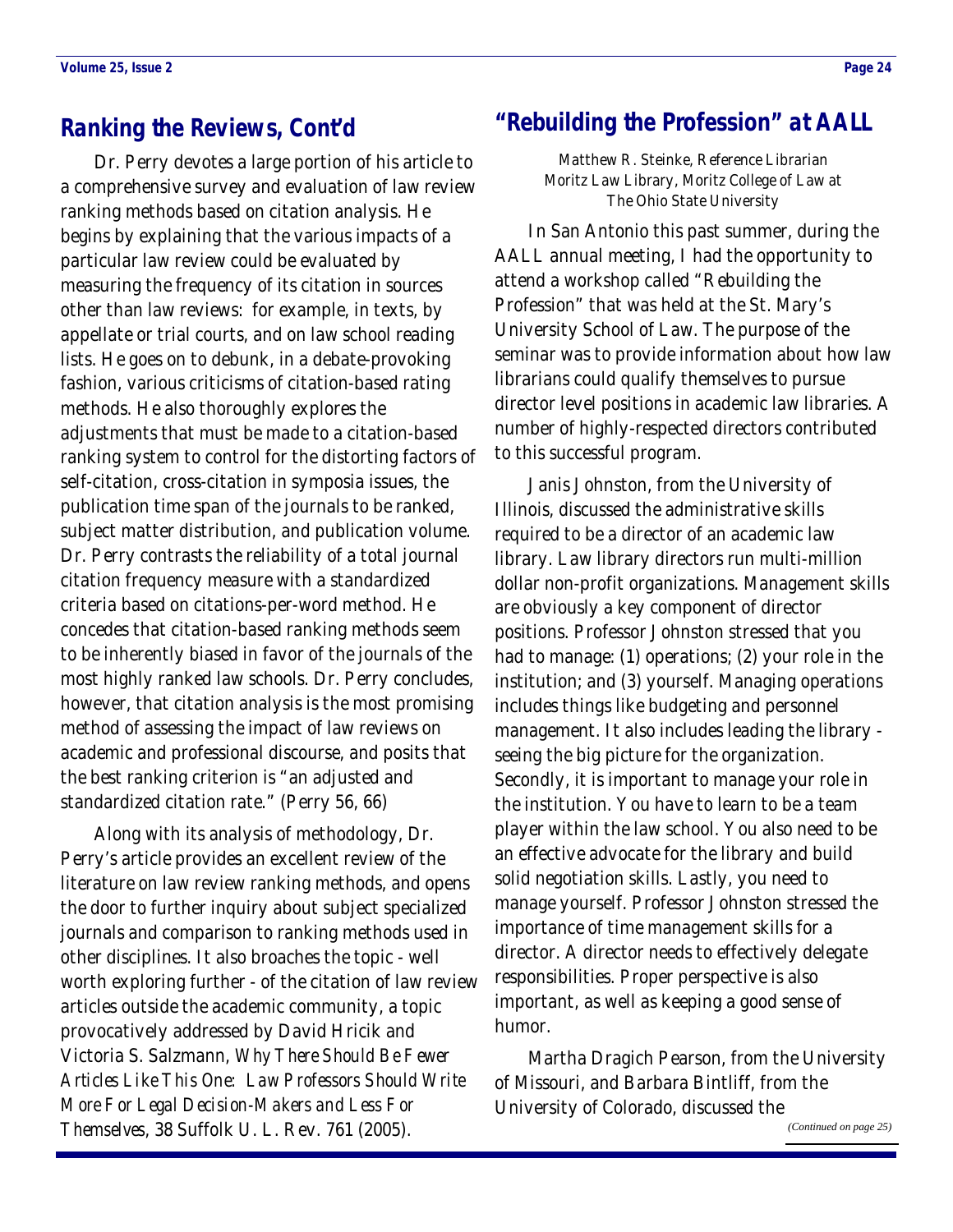### <span id="page-24-0"></span>**"Rebuilding the Profession", Cont'd**

responsibilities of directors as members of the law school faculty. Professor Bintliff discussed the various institutional responsibilities of faculty members, including academic affairs and scholastic affairs. Faculty members are required to maintain expertise in their field of study. Professor Bintliff stressed the importance of academic freedom in law schools and that it depends on strong, functioning faculty. Professor Dragich Pearson discussed some of the difficulties with directors being faculty members. Directors are often required to handle their administrative/managerial work, plus carry full faculty responsibilities such as teaching, writing, and being active in professional organizations.

 The next part of the seminar focused on ways that librarians could build their credentials so as to be competitive in the director job market.

 Martha Dragich Pearson and Frank Houdek, from Southern Illinois University, discussed the importance of scholarship. Professor Houdek stressed that the library director is usually the only member of the faculty whose area of expertise is libraries and information science. Writing thought-provoking articles that demonstrate expertise in this area will impress a law school hiring committee. Professor Houdek also emphasized the importance of writing about issues that interest you. Professor Dragich Pearson stated that law school deans are looking for a record of accomplishment, but they are also looking for the promise of future success. Demonstrating a habit of writing can help show this future promise. Professor Dragich Pearson also discussed the importance of developing a subject area of expertise in your scholarship, rather than jumping around from topic to topic.

 Lolly Gasaway, from the University of North Carolina-Chapel Hill, discussed the importance of

teaching experience and stressed that librarians should take advantage of every teaching opportunity available at their law schools. Librarians should also work at being good teachers. They should be extremely well-prepared, adopt technology and use it in the classroom, and pay attention to student evaluations.

 Barbara Bintliff talked about the importance of service. The right kind of service can demonstrate a number of critical skills such as leadership, management, etc. Law school committees are a great way to get service experience. However, the traditional faculty time breakdown is 40% teaching, 40% scholarship and only 20% service. As valuable as service experience can be, it is important not to overdo it. AALL and regional organizations provide great service opportunities, but librarians interested in director positions should be cautious of making large time commitments if their publication and teaching records are not in order.

 Penny Hazelton, from the University of Washington, discussed the importance of job experience. The traditional career ladder for librarians has been reference librarian, head of reference, head of public service, associate director, and director. However, job titles are not necessarily that important. More important, are what people actually do in the positions that they hold. Dean Hazelton also discussed how the quality of the institutions that you work for can benefit you in the job market.

 The last part of the seminar was a discussion by Michelle Wu, from Hofstra University, and Charles Ten Brink, from Michigan State University, about interviewing for a director position. The interviewing process can vary tremendously from institution to institution.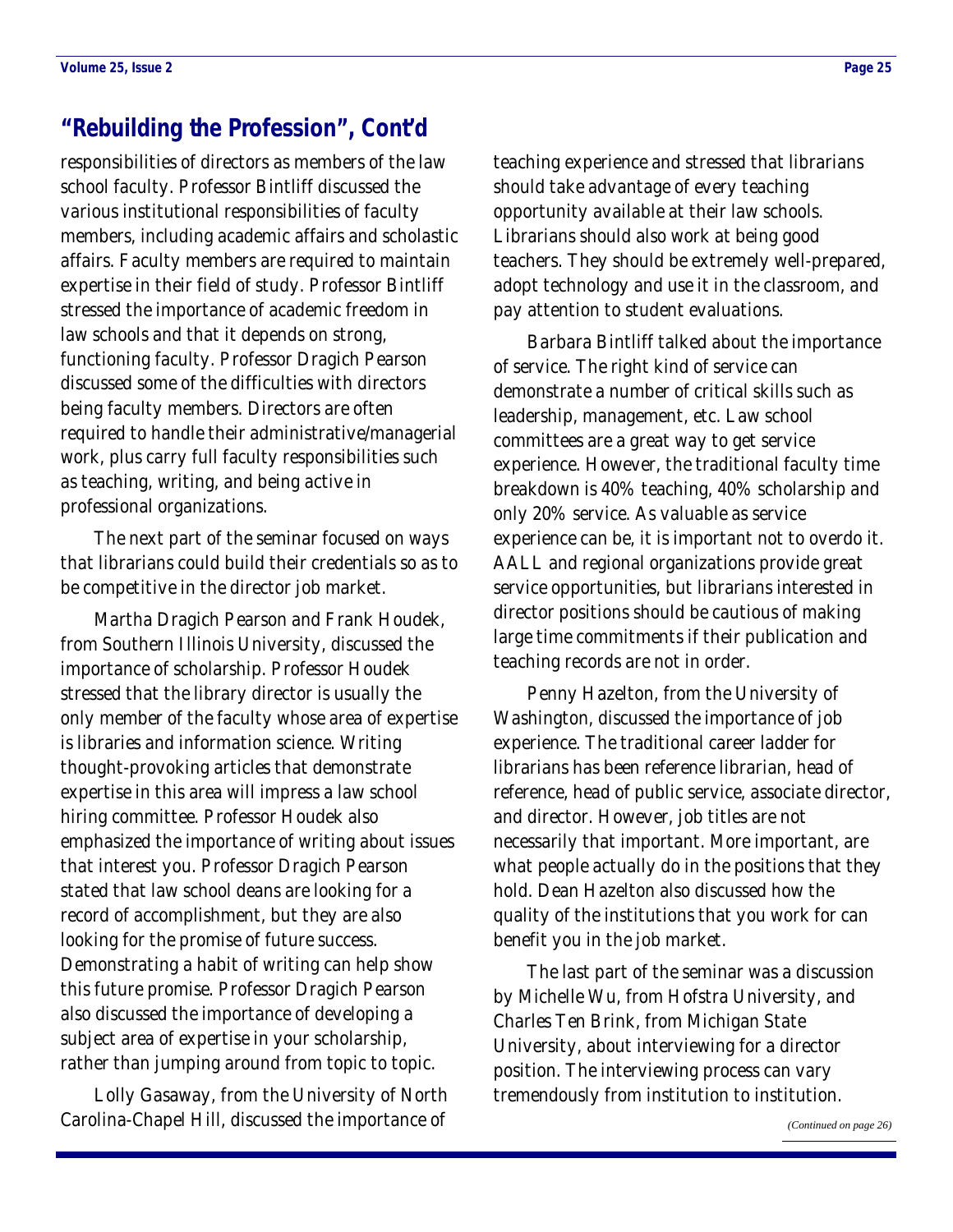# <span id="page-25-0"></span>**"Rebuilding the Profession", Cont'd**

Before going on any interview it is important to investigate the institution and get as much background information as possible. During the interview it is important to find out the budgetary situation of the school and the library, and to discuss the responsibilities of the director. It is also important to understand that library directors tend to stay at their institutions for a number of years, and that schools tend to not have a lot of experience interviewing and hiring for these positions. In this environment, it is important for candidates to sell themselves to the schools.

 I was very fortunate to have the opportunity to attend this seminar. As a newer law librarian, still learning my current position, I will not be applying for director vacancies anytime soon. However, I believe that the advice of these successful professionals will help me make good decisions at the beginning of my career, and that these decisions will pay dividends further down the road.

### **Government Relations Committee Seeks Nominees for PAGI Award**

A. Hays Butler, Chair PAGI Award Subcommittee

 AALL's Government Relations Committee (GRC) is seeking nominations for the Public Access to Government Information Award. Established in 1999, this award honors significant contributions by people or organizations involved in the protection and promotion of greater public access to government information. The award is jointly administered by the GRC and the Awards Committees. Recipients need not be law librarians or members of AALL.

Previous PAGI award winners are:

• 2005 Ayn Crawley, Director, Maryland Legal Assistance Network for *Maryland Peoples' Law*  *Library* ([www.peoples-law.org](http://www.peoples-law.org));

- 2004 Senator Conrad Burns, Michael O. Leavitt & Senator Joseph I. Lieberman for *Regulations.gov* [\(www.regulations.gov](http://www.regulations.gov));
- 2003 University of Georgia for *Georgia Government Publications* & Virginia Department of Planning and Budget for *Virginia Regulatory Town Hall*;
- 2002 U.S. General Services Administration for *FirstGov* ([www.firstgov.gov](http://www.firstgov.gov));
- 2000 Library of Congress for *Thomas* ([http://](http://thomas.loc.gov) [thomas.loc.gov](http://thomas.loc.gov));
- 1999 U.S. Government Printing Office for *GPO Access* [\(www.gpoaccess.gov](http://www.gpoaccess.gov)).

Selection criteria include:

- A contribution that significantly improves public access to government information, thereby increasing the public's knowledge about the workings of government.
- The extent to which the individual or organization has had a positive impact on protecting and promoting public access to governmental information.
- The extent to which the effort advances the AALL mission and Government Relations Policy.

 Though nominations are solicited annually, there is no requirement that the award be given every year.

**Nominations must be submitted no later than February 1, 2006** to the Chair of the Government Relations Committee, Timothy L. Coggins, University of Richmond Law School, Richmond, Va., 23172, [tcoggins@richmond.edu](mailto:tcoggins@richmond.edu), preferably in electronic format.

 The award will be presented during the AALL Annual Meeting. For more information about this award, see [www.aallnet.org/about/](http://www.aallnet.org/about/award_information.asp) [award\\_information.asp](http://www.aallnet.org/about/award_information.asp).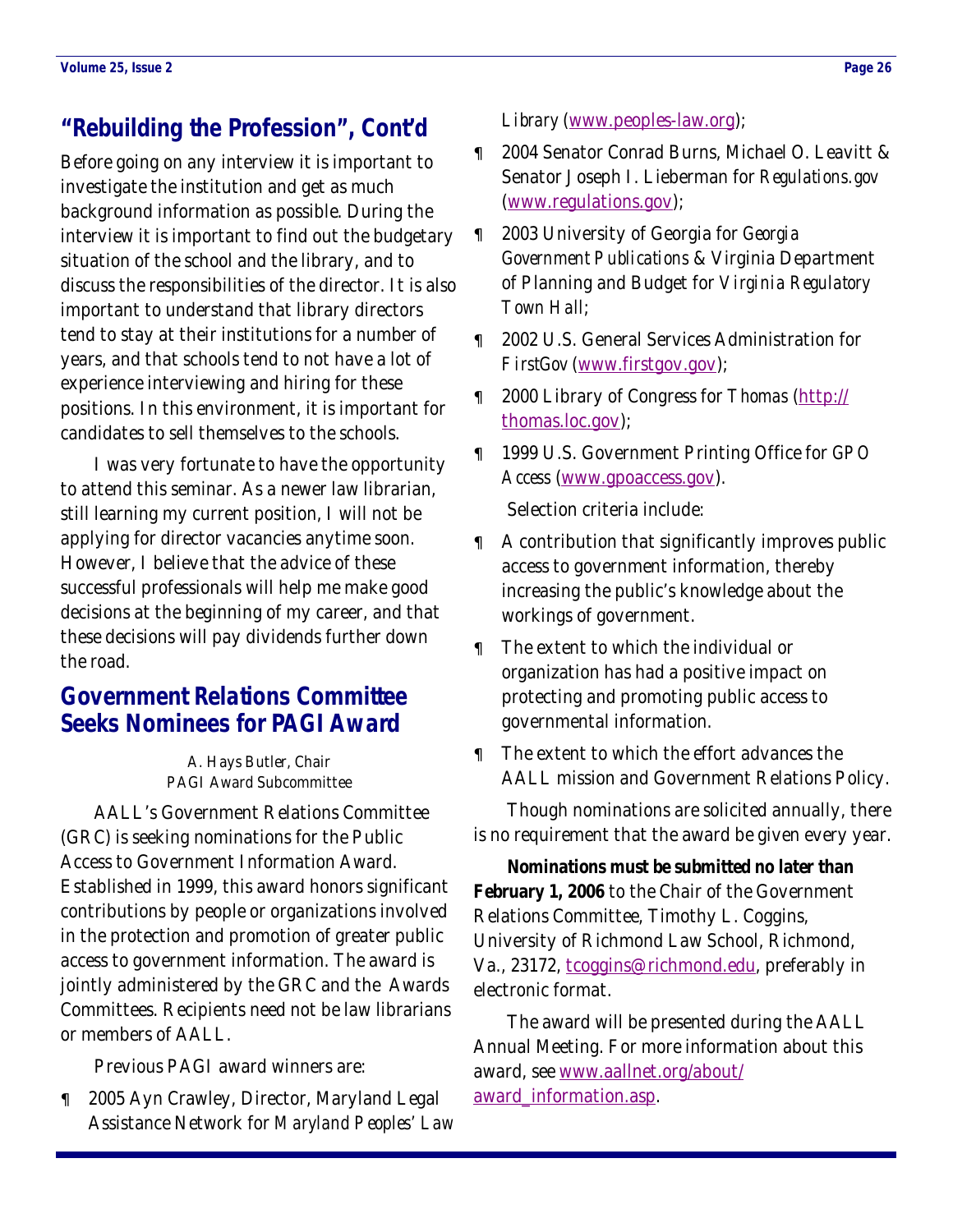### <span id="page-26-0"></span>**Message from the Chair, Cont'd**

individually. I am very grateful to be a member of such a wonderful profession, and feel privileged to be a member of AALL and ALL-SIS. I feel confident that we will continue to work together to make our profession strong.

 Although I am writing this on a surprisingly balmy day for Cleveland, with undoubtedly much more winter to come, it does bring to mind that seven months from now the AALL Annual Meeting will be held in St. Louis. This promises to be a particularly memorable meeting as it is AALL's Centennial. Many special things are being planned. ALL-SIS has its own Centennial Committee, chaired by Rosalie Sanderson, pitching in. As usual our excellent Program [Committee](#page-7-0) led by Chair Lee Peoples and Vice Chair April Schwartz has had a great deal of success placing our sponsored programs on the Annual Meeting program. In addition, our SIS is taking advantage of new flexibility in Annual Meeting scheduling to offer two special programs:

- *What Public Services Should Know About Technical Services; and*
- *Harnessing Digital Video Technology.*

I hope you can make plans to join us in St. Louis this July.

 I also want you to look forward to some new things we are trying. Shortly we will begin posting some questions on the ALL-SIS Listserv at regular intervals that we hope you will find to be provocative, interesting and that will stimulate lively discussion. You can also look forward to receiving a Members Survey in the coming months. This is your opportunity to tell us what works for you and/or what you would like to see us do differently. Finally, we are reaching out to new members with new membership kits that we hope will inform and excite our newest colleagues.

 By the way, if you are working with an academic law librarian who is not a member of ALL-SIS, I would encourage you to ask them to join with us. The more members we have the stronger our voice and the greater the number of projects we can work on and accomplish. Being a member of ALL-SIS is a real statement of support for academic law librarians as a profession. Thank you for being a member.

 Finally, I want to thank the many members of our ALL-SIS committees and the great people I work with on the ALL-SIS Board. We are a voluntary organization, but we accomplish some great things because our members give of their time to help us all.

 Best wishes for a great 2006! I look forward to seeing you down the road!

Michael Slinger All-SIS Chair

### **Searching for Future Law Librarians, Cont'd**

interest is expressed or questions arise, we would want to follow up on that.

 If you can help, we would certainly appreciate it. If you have any questions or suggestions, please contact Michael Slinger,

[michael.slinger@law.csuohio.edu](mailto:michael.slinger@law.csuohio.edu).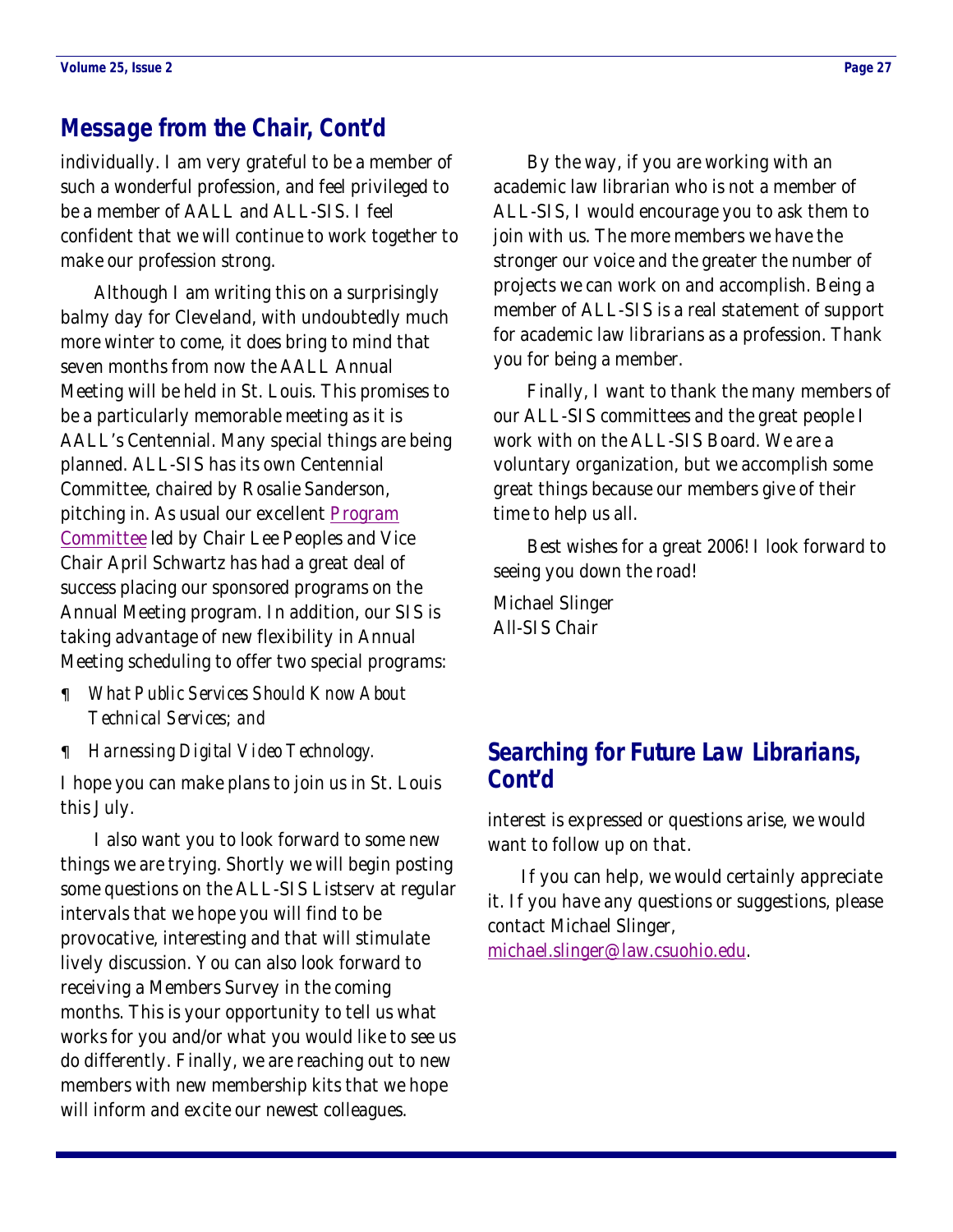# <span id="page-27-0"></span>**"How Do You Write? A Panel on Legal Scholarship**

Ann Hemmens & Mary Whisner Gallagher Law Library, University of Washington

 Law students are involved in writing - from seminar papers to editing journals - and many could benefit from hearing experienced writers talk about the writing process. Some students might also be considering law teaching as a career - or simply might be curious about what their professors do besides teach. So we planned a lunchtime program with a panel of professors talking about how they write law review articles.

 Mary Whisner moderated and asked the professors questions, including:

- How do you get ideas for articles?
- How do you gather information in the early stages?
- Do you do a lot of research and then write? Or do you write a lot and then fill in your research? Or both?
- Do you work out ideas by talking to people? If so, who?
- How many drafts do you go through? How do you edit yourself?
- Do you have other people read your drafts? Why? Who?
- When do you think your article is ready to submit to journals?
- How do you send it out? How do you decide where to send it?
- What happens after a journal accepts it? What's "trading up?" How to decide what journal's offer to accept?
- What's the best thing about the editing process? What's the worst thing?
- How long does writing and publication take?

• You were all on law journals as students. Now that you've been an outside author, what do you think it would have been helpful to know back then?

 The professors shared the mike with one another. As we'd hoped, the panel came across as a conversation, rather than one person after another holding forth. We had time for a few questions from students at the end.

 The professors often echoed their colleagues' comments, but also provided diverse opinions and advice on the topics raised. For example, in response to questions about gathering information and formulating ideas one professor advised that "as junior writers, look to insert yourself into an existing discourse or debate between known practitioners" while another professor stressed the goal of searching "for something no one has written about." When discussing their recommended sequencing of researching and writing, one professor advised that the students should not start writing too early, before ideas are formulated, while another stressed the importance of starting to write early, noting that "one of the biggest obstacles for students, professors, for anybody just beginning to write. … It's not supposed to be perfect when you start."

 The professors also provided very practical advice for students. In response to the question of how to determine when an article is ready to submit to a journal (or a paper ready to submit to a professor), one professor provided a three step analysis: (1) Is the formatting complete? (2) Is there a coherent argument that is easy to follow and can be summarized in a few sentences or an abstract? (3) In a fast-moving field of law, can you logically stop at this point?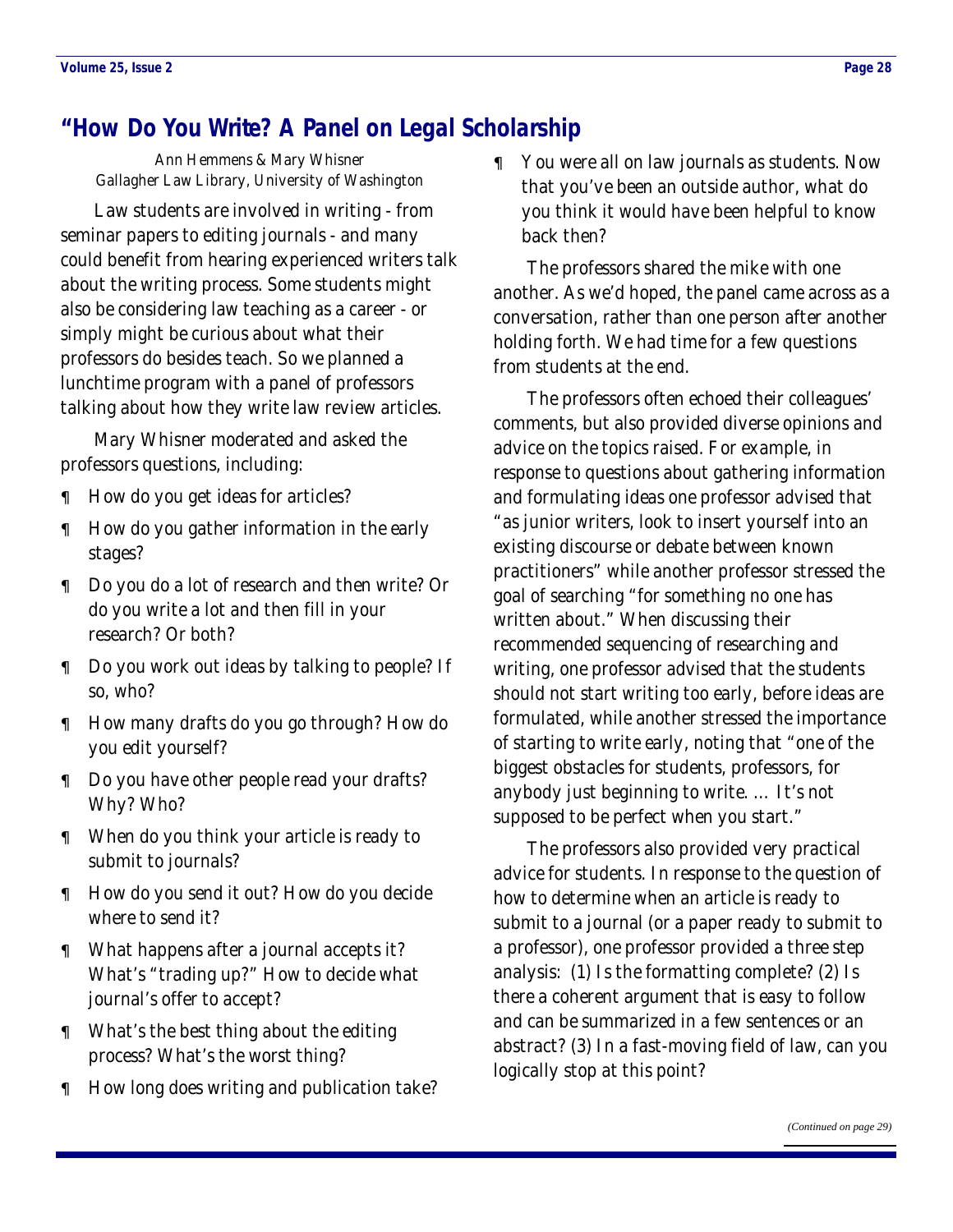# <span id="page-28-0"></span>**Writing Panel, Cont'd**

 A student asked "as a student gathering ideas for writing, when should I go to a professor for help?" The consensus from all three professors was that the student should already have a general idea formulated and some preliminary (due diligence) research completed before approaching the faculty member for assistance with the paper.

 We were very pleased with the turnout - there were about 75 students and three professors in the audience, and they seemed interested and engaged. The room was actually standing room only! Here are some of the steps in the planning that contributed to the success.

**The idea.** The germ of the idea was at AALL in Boston. Our colleague Nancy McMurrer heard a program on writing at which an audience member asked whether the panelists talked to their students about their publications. The panelists said no, but we later kicked around the idea and thought it sounded great.

**The administration.** Our early efforts at organizing the panel included contacting (via email) the associate dean for research and faculty development, the assistant dean for academics, and the faculty advisers to the student journals. There was some interest, but no one said "Gee, yes, let's do it!" We picked up the idea a year later and decided to go with it. We let administrators know we were planning it, but did not wait for them to do anything.

**The journals.** Ann Hemmens contacted the editorsin-chief of the three student journals (*Pacific Rim Law & Policy Journal*, *Shidler Journal of Law Commerce & Technology* (an e-journal), and *Washington Law Review*). They agreed to cosponsor the event - that is, we could use the journals' names in the publicity and they would encourage their staffs to attend. Ann negotiated

with the editors to find a date that would work for all of them (as well as for us).

**The panel.** Mary recruited the panelists, choosing professors who had published at least two law review articles in the last couple of years. We chose to focus on traditional law reviews (as opposed to public health journals, philosophy journals, newspaper op ed pages, etc. - which could be topics for another panel).

 She also selected based on a "niceness factor" who would be willing to do this favor for the library and the students and would have a warm, friendly rapport with the audience? This factor helped with attendance. Some students came because they wanted to see professors they knew and liked.

 The panelists have diverse scholarly interests. However, they were not as diverse demographically - three white men between 32 and 40 - but these professors were perfect on all the other criteria.

**Publicity.** Ann advertised the lunch hour panel through multiple mediums including: flyers posted throughout the Law School and Library, a brief article in the Law School's weekly newsletter, and repeated email announcements to the student list and the Law School (faculty and staff) list. As cosponsors of the event, the editors of our three journals encouraged their staffs to attend. To entice students to attend we promised "giveaways" - Gallagher Law Library pens, notepads, and mouse pads - all tools used in the writing process. And we obviously encouraged students to bring their lunch.

**Handout.** We had a simple, one-page handout. It listed two recent publications by each speaker (including the moderator, Mary), plus the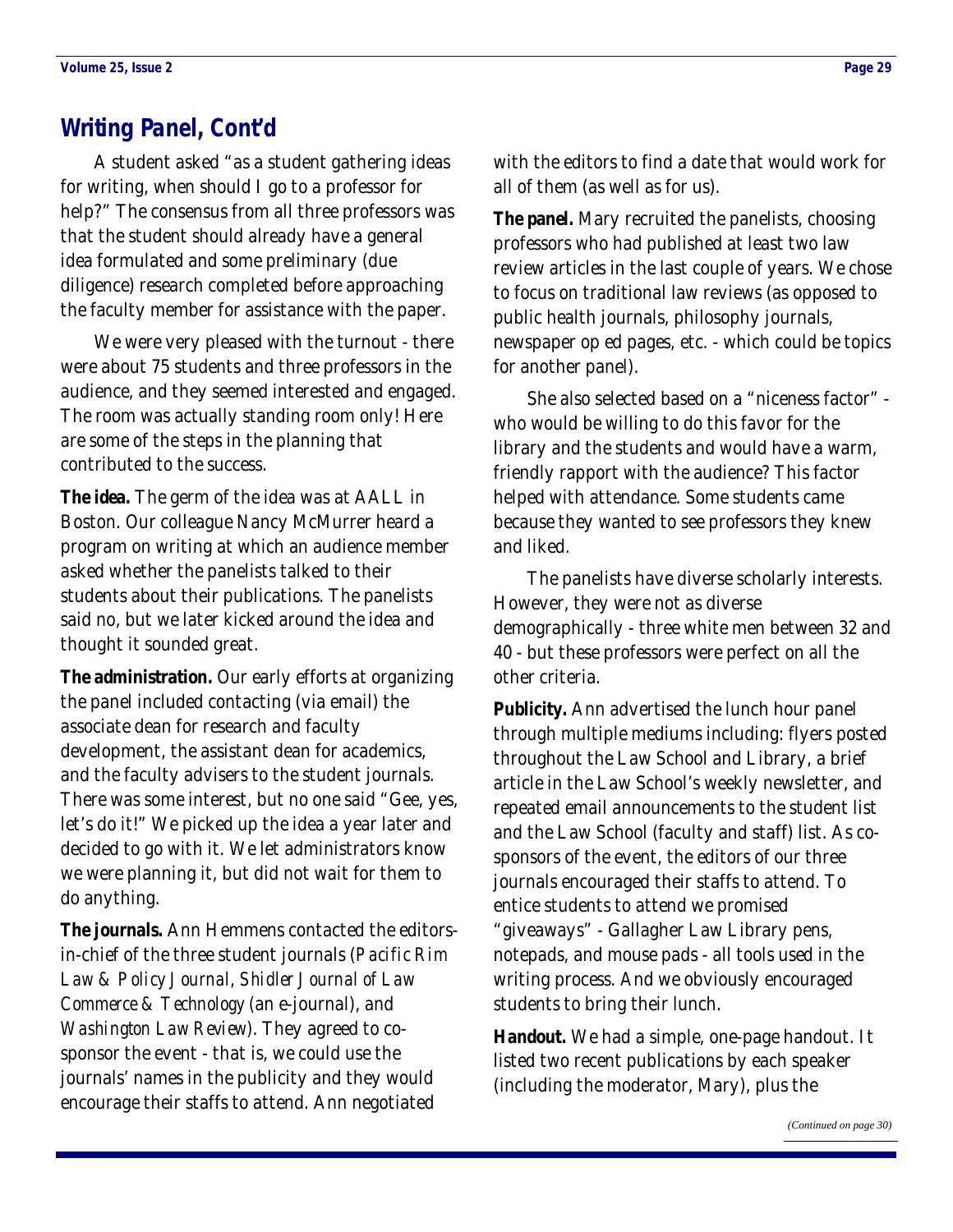# <span id="page-29-0"></span>**Writing Panel, Cont'd**

speaker's first publication (often a student note). (Including Mary's publications exposed the students to the idea that law librarians also write and that there's a field of law librarianship covered, among other places, in Law Library Journal.)

 The handout gave the URL of our guide, *Writing for and Publishing in Law Reviews*, http:// lib.law.washington.edu/ref/lawrev.html. The guide includes resources for developing paper topics, finding journal addresses, and researching journal rankings. At the start of the panel, Mary projected the guide on the classroom's screen and pointed out the URL in the handout so students could refer to it later.

**Logistics.** To create a relaxed and inviting atmosphere, we reserved a medium-sized classroom and encouraged students to bring their lunch to the event. The three panelists sat at a table in the front of the room and Mary stood behind the lectern, posing questions and creating a conversation among the panelists.

 Several students and staff who were unable to attend the panel asked that it be videotaped, so Ann worked with the Law School's audio-visual specialist to set that up. We are now digitizing the VHS tape and will make it temporarily available on the Law School server.

**Conclusion.** We were very pleased with the success of this event. We hope to build on it, and we encourage you to try it at your school.

# **New Member Spotlight**

Victoria Williamson [Co-Chair, ALL-S](http://www.lexthink.com/)IS Membership Committee



Hugh J. Treacy is Associate Director of Whittier Law School Library in Costa Mesa, California. He [holds a B](http://www.orall.org/newsletter/2005-12.pdf#page=10).A. and an M.A. in

History from Virginia Tech, an M.S.L.S. from the University of North Carolina at Chapel Hill, and a J.D. from Southern Illinois University, Carbondale. Prior to joining Whittier Law School Library in 2002, he has held various reference librarian positions for academic libraries, including SIU Law Library; and most recently, he served for 11 years as the Public Services Librarian at the Orange County Public Law Library in Santa Ana. Since 1992, he has been a member of AALL, the State, Court and County Law Libraries SIS, and the Southern California Association of Law Libraries where he served as Secretary (2000 -2002) and as member of its Newsletter Committee since 2002.

 During his law school career Hugh received the SIU Law School Client Services Award (1990-1991) for his work at the Law School's Legal Clinic. He considered his work at the clinic as the most rewarding of his life and credits the late Professor and Clinic Director, Howard B. Eisenberg. He states: "A remarkable professor and attorney…. he instilled in his Legal Clinic students a recognition that underserved clients deserve the best representation possible despite their modest means, circumstances in life, or nature of their legal matter."

 In his current position at Whittier Law Library, Hugh is primarily responsible for Library operations in the absence of the D[irector, and selection](mailto:skelleher@mail.barry.edu) and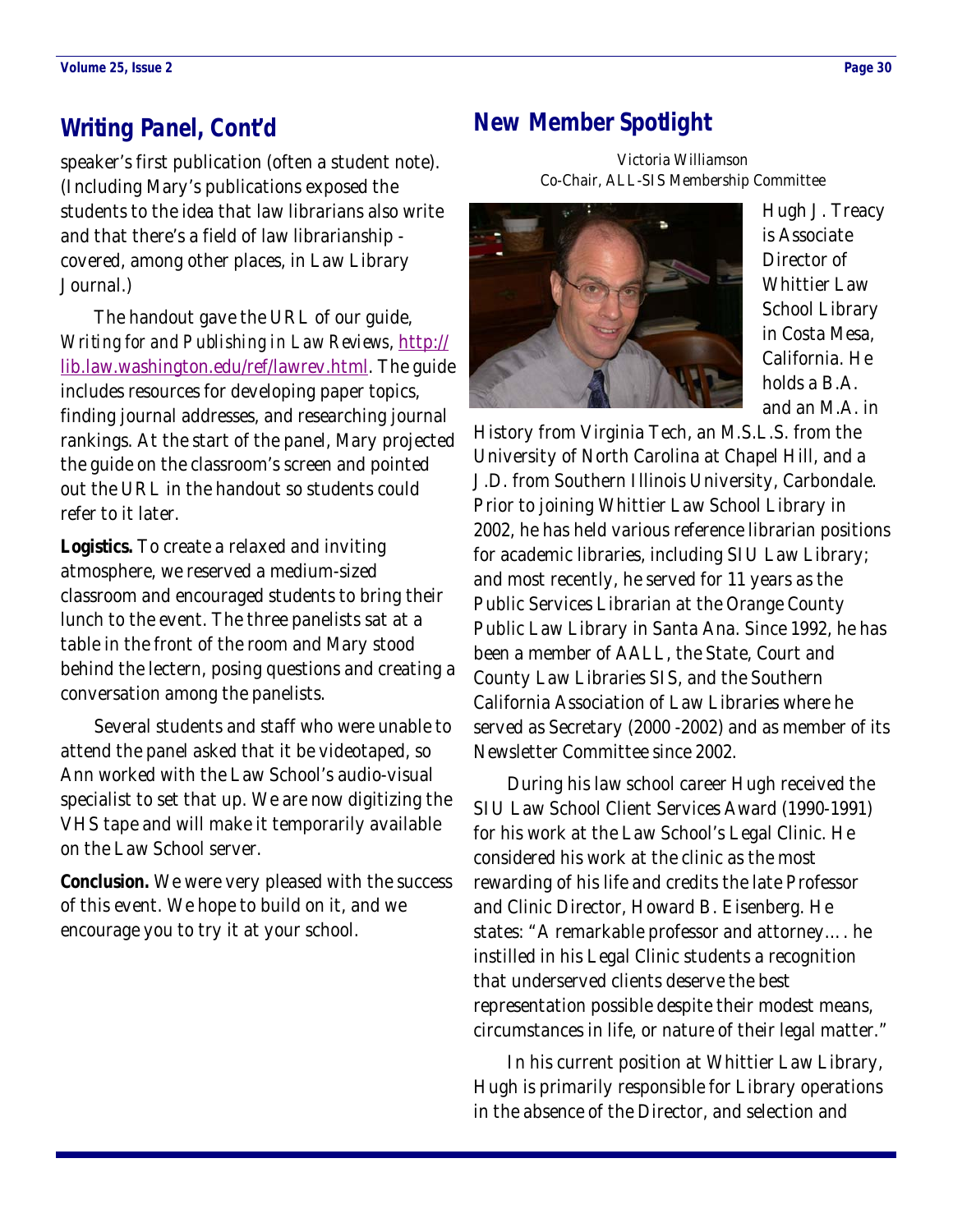### **New Member Spotlight**

purchase of all monographs and new serials for its collection, a collaborative effort he shares with other Library staff. According to him, having Hein Online, JSTOR, and the Making of Modern Law digital collection and a NELLCO membership are a few ways to get the most for their acquisition dollars. With nine years of prior academic library experience and a law degree, academic law librarianship became a natural path for him to follow. He considers his many law librarian colleagues and friends to be invaluable sources for advice and inspiration. Frank Houdek of SIU Law Library and J. Denny Haythorn of Whittier Law School Library are two academic law library directors that he admires greatly and aspires to follow in their footsteps.

 A self-proclaimed "newsaholic," Hugh prefers to watch and critique TV news programming and enjoys learning as much as possible about U.S. political and social history. He spends much of his leisure time on a family history research project, a legacy for his family and future relatives. Since he started this project 2 years ago, he has placed 4,800 names in his family tree and has tracked down a number of previously unknown living relatives. He also enjoys travel, photography, art and architecture, and finds lighthouses intriguing. His home and office are decorated with all kinds of lighthouse collectibles. He sings tenor in his church choir and enjoys classical, jazz and Celtic music.

 Katie Thompson is a recent graduate of the University of Pittsburgh's School of Information

Science, but she is certainly no stranger to libraries. As an undergraduate and library school student, Katie worked at the University of



Pittsburgh's Barco Library and prior to that she worked for five years at Edgewood Public Library in Pittsburgh.

 Katie has just started her first job after graduating with her MLIS at UCLA's Hugh and Hazel Darling Law Library as its Evening Access Services/Reference Librarian. She is already active in ALL-SIS as a member of the CONALL/ Mentoring Committee and has been honored with an AALL Annual Meeting Grant to attend the San Antonio annual meeting, where she was able to attend CONELL and CONALL. In addition to ALL-SIS, Katie is a member of the Research Instruction and Patron Services SIS, the Western Pennsylvania Law Library Association, and a new member of the Southern California Association of Law Libraries.

 When asked why she joined ALL-SIS, Katie said she chose law librarianship because of her positive experiences working at the Barco Law Library and joined ALL-SIS because of the networking and professional development opportunities. In addition, she joined ALL-SIS because she believed she was "joining a community" of fellow academic law librarians. We can all wholeheartedly agree with her - ALL-SIS is more than just professional organization - it's a community. ALL-SIS is proud to welcome Katie to the community of academic law librarianship and we're lucky to have her.

 Tanya Cao is Catalog Librarian of Diane and Harry Rinker Law Library of Chapman University School of Law in Orange, California. While relatively new in the law library field, Tanya has been a professional librarian for more



*[\(Continued on page 32\)](#page-33-0)*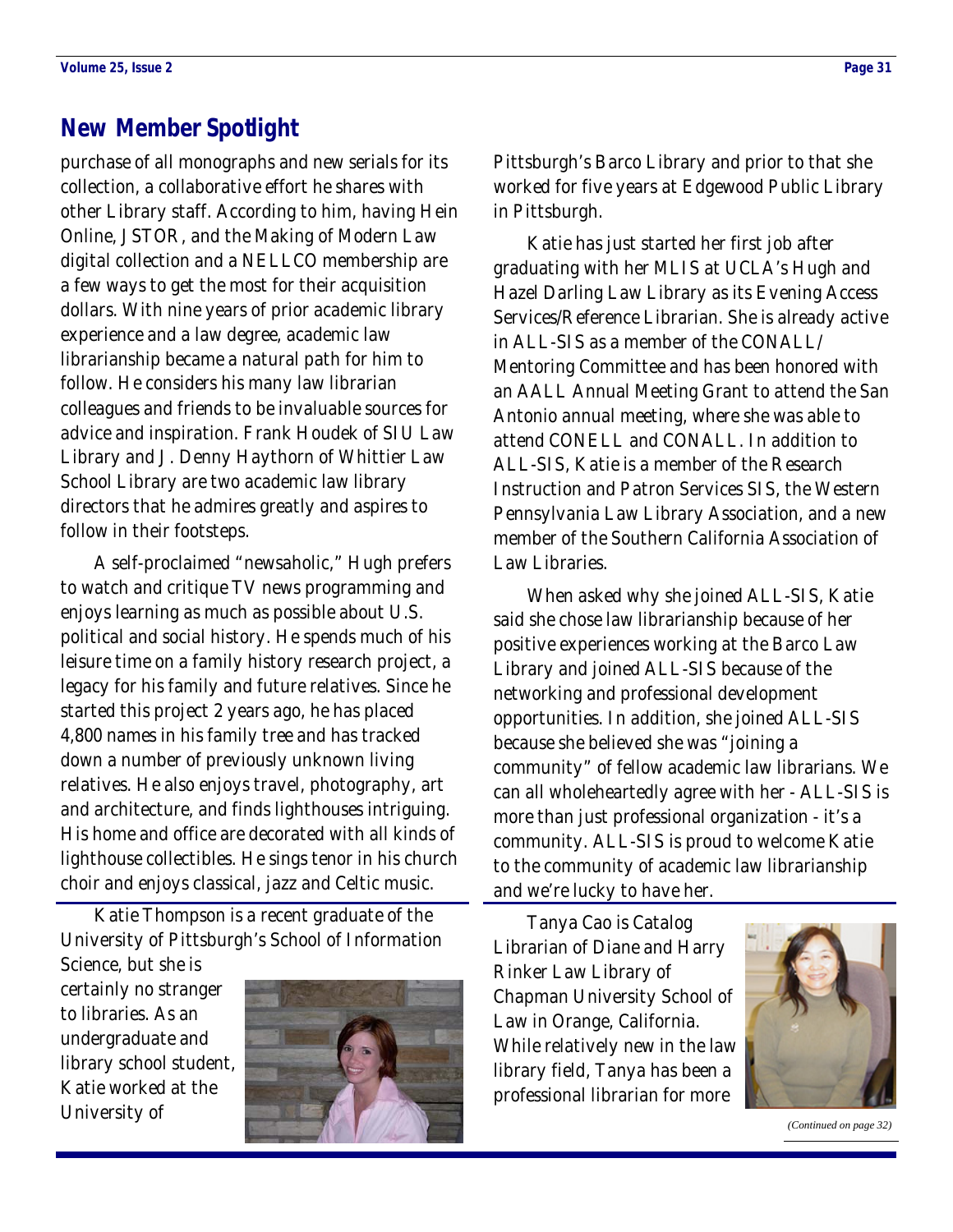# **New Member Spotlight, Cont'd**

than a decade. Prior to joining Chapman University Law School Library, she worked for library vendors Baker & Taylor and Follet, where she catalogued all kinds of audio-visual materials for public, academic and school libraries. She found that her intellectually stimulating work at Baker & Taylor and Follet has unbelievably helped her at her new job at the law library. It provided her with "free education" in Western, specifically American culture, history and politics.

 A bicultural and multilingual transplant, Tanya was born and grew up in Beijing, China. She earned her Bachelor of Arts degree in Russian Language from the prestigious Beijing Foreign Language Institute, now called the Beijing Foreign Studies University. Before moving to the United States, she worked for several years at Zhong Shan Library, one of the largest provincial-level libraries in China. She received her M.L.S. degree from Simmons College's Graduate School of Library and Information Science in Boston. She landed her first professional librarian position at California Institute of Integral Studies in San Francisco where she earned her second Master's degree in business.

 Tanya is what one might consider an "accidental" law librarian. She found an opportunity to work at Chapman University Law School Library after she got laid off in 2003. She knew that she wanted to go back to the academic environment and believed that she was destined to be at Chapman. While the transition from general subjects to legal topics has not been easy for Tanya, she nevertheless enjoyed the new challenge and learning opportunity. She recently completed the Lexis/Nexis Certificate of Mastery advanced core training program. She attended her first AALL Conference in 2004, learned from many dedicated law librarians about law librarianship and is proud to be a member of this profession.

### **Member News**

#### **In Memoriam**

**Sara Turley Cole**, the **long-time director** of the law library at **The University of Memphis**, passed away on November 26, 2005, at her home, following a lengthy illness. Sara was born in 1943. She earned her bachelor's degree from Vanderbilt University and her library degree from University of North Carolina. She was hired in 1968 as the law school's librarian right out of library school by then Dean W. Walton Garrett. The library then consisted of Sara, one part-time clerical employee, an IBM selectric typewriter, and a modest collection of yet to be cataloged books. Sara attended law school parttime while building the law library, earning her J.D. from The University of Memphis (then Memphis State University) in 1972. She was admitted to the Tennessee bar the same year. In addition to directing the law library, she taught courses in Contracts and Legal Research & Writing. She retired due to health reasons in 2000.

### **Accomplishments**

 Congratulations to **Martha Smith** at the completion of her law school education! She graduated in December after 5 years of study while working at the **Florida Coastal School of Law Library & Technology Center**. Currently she is studying for the February bar exam.

### **New Positions and Promotions**

**Linda Barrette** is the new Acquisitions Librarian at the **Florida A & M University Law Library** in Orlando, Florida. Linda received her J.D. from the University of New Mexico and her M.L.I.S. from the University of South Florida.

**Stephanie Davidson** started as Head of Public Services at the **University of Illinois** in September. She had been Reference & Electronic Resources Librarian at the Yale Law School.

**Sarah Gotschall** is a new reference librarian at the Law Library, **University of Arizona Rogers College of Law** in Tucson, Arizona. Sarah received her J.D. from Emory University School of Law and her M.L.I.S. from Kent State University. Sarah previously worked LexisNexis as a Senior Research Consultant - Customer Support.

**Sibyl Marshall** is the new Head of Public Services in the Joel A. Katz Law Library at the **University of Tennessee College of Law**. Sibyl was formerly a Reference Librarian and Acting Head of Public Services at Tennessee.

**Paul Moorman**, previously of Pepperdine, has taken a new job as Law Librarian-Research Services at the **University of Southern California**.

**Jacob Newman** recently joined **Florida Coastal School of Law** as a Reference Librarian. Jacob has a J.D. from John Marshall Law School and an M.L.S. from Rutgers School of Communication, Information and Library Studies. He